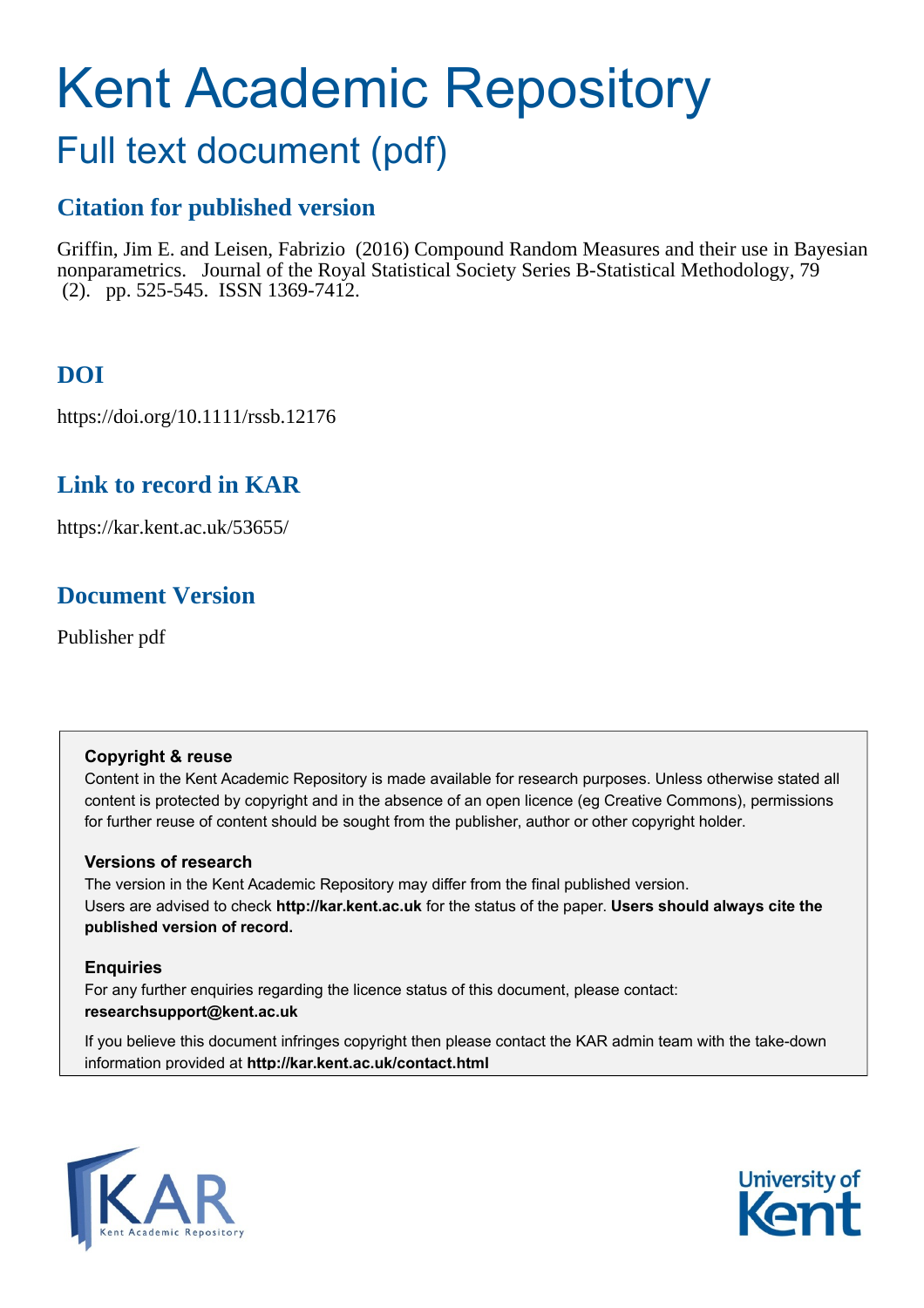

*J. R. Statist. Soc.* B (2017) **79**, *Part* 2, *pp.* 525–545

### **Compound random measures and their use in Bayesian non-parametrics**

Jim E. Griffin and Fabrizio Leisen

*University of Kent, Canterbury, UK*

[Received October 2014. Final revision January 2016]

**Summary.**A new class of dependent random measures which we call *compound random measures* is proposed and the use of normalized versions of these random measures as priors in Bayesian non-parametric mixture models is considered.Their tractability allows the properties of both compound random measures and normalized compound random measures to be derived. In particular, we show how compound random measures can be constructed with gamma,  $\sigma$ stable and generalized gamma process marginals. We also derive several forms of the Laplace exponent and characterize dependence through both the Lévy copula and the correlation function. An augmented Pólya urn scheme sampler and a slice sampler are described for posterior inference when a normalized compound random measure is used as the mixing measure in a non-parametric mixture model and a data example is discussed.

*Keywords*: Dependent random measures; Lévy copula; Mixture models; Multivariate Lévy measures; Partial exchangeability; Slice sampler

#### **1. Introduction**

Bayesian non-parametric mixtures have become a standard tool for inference when a distribution of either observable or unobservable quantities is considered unknown. A more challenging problem, which arises in many applications, is to define a prior for a collection of related unknown distributions. For example, Müller *et al.* (2004) considered informing the analysis of a study with results from previous related studies. They considered the Cancer and Leukemia Group B CALGB 9160 (Budman *et al*., 1998) clinical study which looked at the response over time of patients to different anticancer drug therapies. Müller *et al.* (2004) suggested improving the precision of their inference by using the results of the related study CALGB 8881 (Lichtman *et al.*, 1993). Fig. 1 shows bivariate plots of two subject-specific regression parameters ( $\beta_0$  and  $\beta_1$ ) for the two studies. The graphs suggest differences between the joint distribution of  $\beta_0$  and  $\beta_1$  which should be included in any analysis which combines these data sets. The results for the CALGB 9160 study also suggest that a non-parametric model is needed to describe the shape of the density fully. A natural Bayesian approach would assume different distributions for each study but construct a dependent prior for these distributions.

In general, suppose that  $x \in \mathcal{X}$  denotes the value of covariates; then, in a Bayesian nonparametric analysis, a prior needs to be defined across a collection of correlated distributions  $\{\tilde{p}_x|x \in \mathcal{X}\}\.$  This problem was initially studied in a seminal paper on dependent Dirichlet processes (MacEachern, 1998) where generalizations of the Dirichlet process were proposed. Sub-

*Address for correspondence*: Jim E. Griffin, School of Mathematics, Statistics and Actuarial Science, University of Kent, Canterbury, CT2 7NF, UK.

E-mail: jeg28@kent.ac.uk

<sup>©</sup> 2016 The Authors Journal of the Royal Statistical Society: Series B Statistical Methodology 1369–7412/17/79525 Published by John Wiley & Sons Ltd on behalf of the Royal Statistical Society.

This is an open access article under the terms of the Creative Commons Attribution License, which permits use, distribution and reproduction in any medium, provided the original work is properly cited.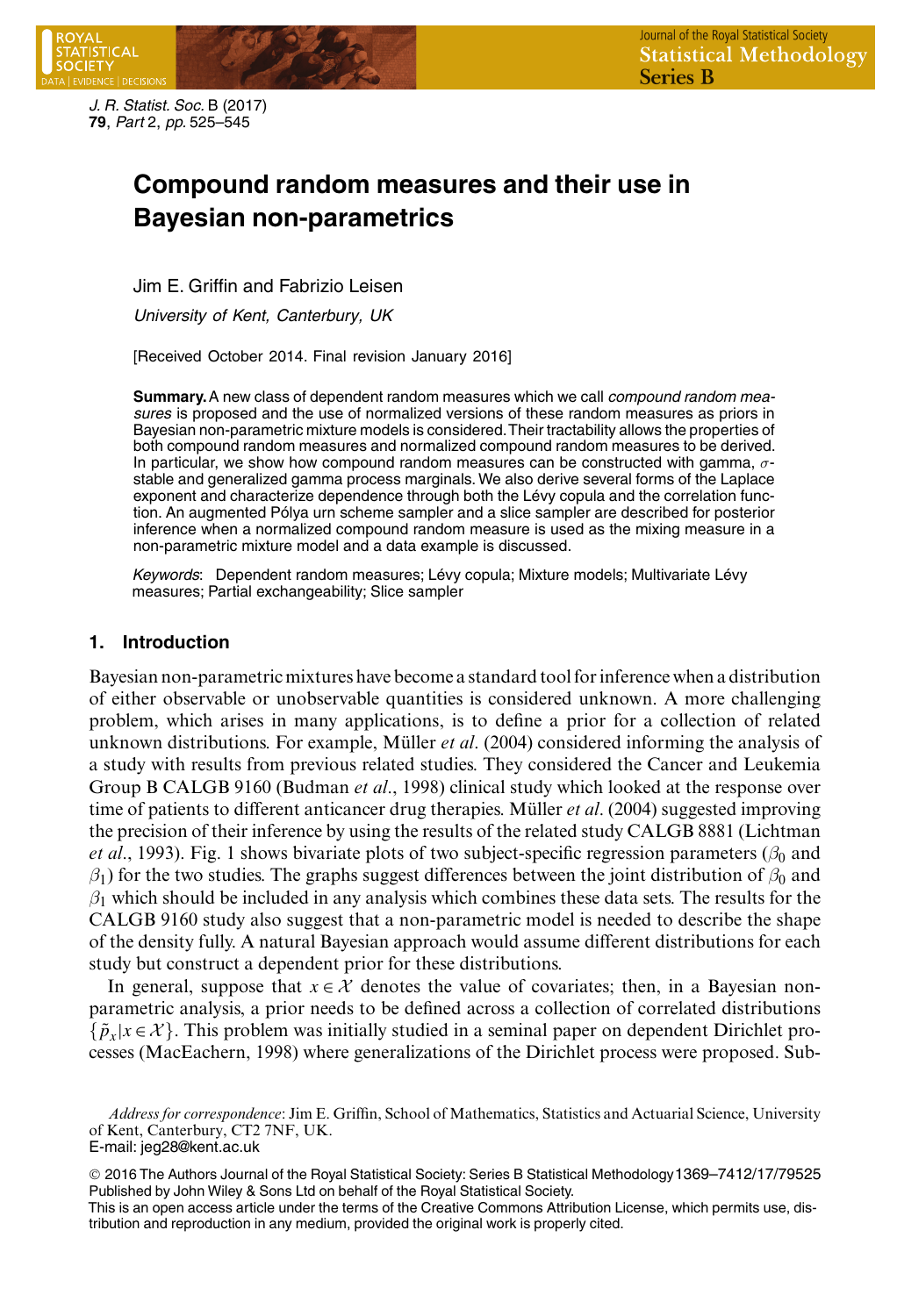

**Fig. 1.** Scatter plots of the subject-specific regression parameters  $\beta_0$  and  $\beta_1$  for the groups in (a) the CALGB 8881 study and (b) the CALGB 9160 study

sequent work used stick breaking constructions of random measures as a basis for defining such a prior. This work is reviewed by Dunson (2010). These priors can usually be represented as

$$
\tilde{p}_x = \sum_{i=1}^{\infty} w_i(x) \delta_{\theta_i(x)}
$$
\n(1.1)

where  $w_1(x), w_2(x), \ldots$  follow a stick breaking process for all  $x \in \mathcal{X}$ . A drawback with this approach is the stochastic ordering of the  $w_i(x)$  for any  $x \in A$  which can lead to strange effects in the prior as x varies.

If  $A$  is countable, several other approaches to defining a prior on a collection of random probability measures have been proposed. The hierarchical Dirichlet process (Teh *et al*., 2006) assumes that  $\tilde{p}_x$  are *a priori* conditionally independent and identically distributed according to a Dirichlet process whose centring measure is itself given a Dirichlet process prior. This construction induces correlation between the elements of  $\{\tilde{p}_x|x \in \mathcal{A}\}\$  in an analogous way to a parametric hierarchical model. This construction can be extended to more general hierarchical frameworks (see for example Teh and Jordan (2010), for a review). Alternatively, a prior can be defined by using the idea of normalized random measures with independent increments which are defined by normalizing a completely random measure. The prior is defined on a collection of correlated completely random measures  $\{\tilde{\mu}_x|x \in \mathcal{A}\}\$  which are then normalized for each of x, i.e.  $\tilde{p}_x = \tilde{\mu}_x / \tilde{\mu}_x(\mathbb{X})$  where X is the support of  $\tilde{\mu}_x$ . Several specific constructions have been proposed including various forms of superposition (Griffin *et al*., 2013; Lijoi and Nipoti, 2014; Lijoi *et al*., 2014a, b; Chen *et al*., 2013; Bassetti *et al*., 2014), kernel-weighted completely random measures (Foti and Williamson, 2012; Griffin, 2011; Rosinski, 2007; Barndorff-Nielsen *et al*., 2001) and Lévy copula-based approaches (Leisen and Lijoi, 2011; Leisen *et al.*, 2013; Zhu and Leisen, 2014). In this paper, we develop an alternative method for constructing correlated completely random measures which is tractable, whose properties can be derived and for which sampling methods for posterior inference without truncation can be developed. The construction also provides a unifying framework for previously proposed constructions. Indeed, the σ-stable and gamma vector of dependent random measures that have been studied in the recent works of Leisen and Lijoi (2011), Leisen *et al*. (2013) and Zhu and Leisen (2014) are special cases. Although these references derive useful theoretical results, their application has been limited by the lack of sampling methods for posterior inference. The algorithms that are proposed in this paper can also be used for posterior sampling of models with these non-parametric priors which is another contribution of the paper.

The paper is organized as follows. Section 2 introduces the concepts of completely random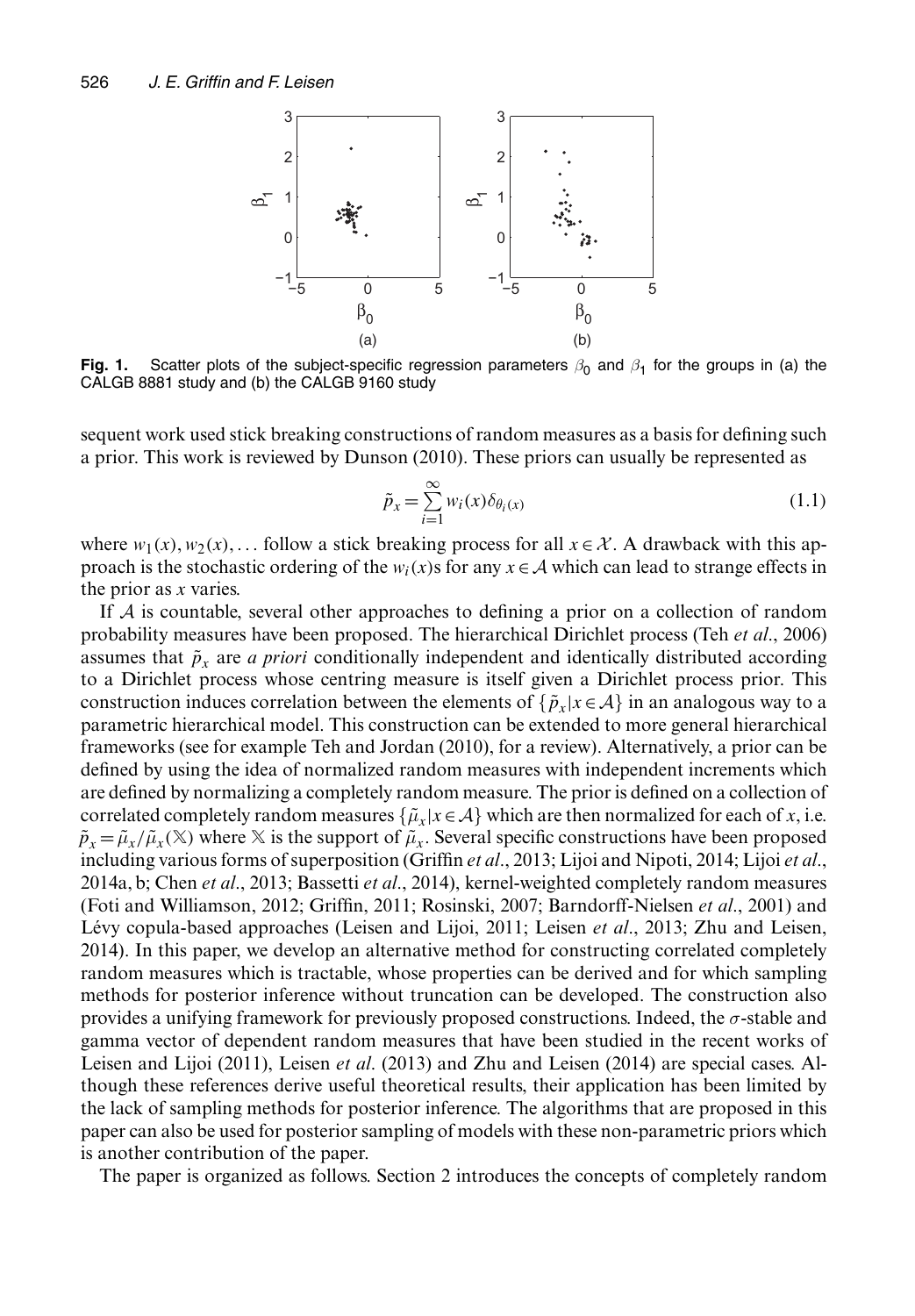measures, normalized random measures and their multivariate extensions. Section 3 discusses the construction and some properties of a new class of multivariate Lévy process, *compound random measures*, defined by a *score distribution* and a *directing Levy process ´* . Section 4 provides a detailed description of compound random measures with a gamma score distribution. Section 5 considers the use of a normalized version of compound random measures in nonparametric mixture models including the description of a Markov chain Monte Carlo scheme for inference. Section 6 provides an illustration of the use of these methods in an example and Section 7 concludes. Additional details are available in the on-line supplementary material. MATLAB code to implement the methods that are described in the paper is available from http://www.kent.ac.uk/smsas/personal/jeg28/index.htm.

#### **2. Preliminaries**

Let  $(\Omega, \mathcal{F}, \mathbb{P})$  be a probability space and  $(\mathbb{X}, \mathcal{X})$  be a measure space, with  $\mathbb{X}$  Polish and X the Borel  $\sigma$ -algebra of subsets of X. Denote by  $\mathbb{M}_{\mathbb{X}}$  the space of boundedly finite measures on  $(\mathbb{X}, \mathcal{X})$ , i.e. this means that for any  $\mu$  in  $\mathbb{M}_{\mathbb{X}}$  and any bounded set A in X we have  $\mu(A) < \infty$ . Moreover,  $\mathcal{M}_{\mathbb{X}}$  stands for the corresponding Borel  $\sigma$ -algebra; see Daley and Vere-Jones (2003) for technical details.

*Definition 1.* Let  $\tilde{\mu}$  be a measurable mapping from  $(\Omega, \mathcal{F}, \mathbb{P})$  into  $(\mathbb{M}_{\mathbb{X}}, \mathcal{M}_{\mathbb{X}})$  and such that for any  $A_1, \ldots, A_n$  in X, with  $A_i \cap A_j = \emptyset$  for any  $i \neq j$ , the random variables  $\tilde{\mu}(A_1), \ldots, \tilde{\mu}(A_n)$ are mutually independent. Then  $\tilde{\mu}$  is called a *completely random measure* (CRM).

The concept of a CRM was introduced by Kingman (1967). A CRM can always be represented as a sum of two components

$$
\tilde{\mu} = \tilde{\mu}_c + \sum_{i=1}^{M} V_i \delta_{x_i}
$$

where the fixed jump points  $x_1, \ldots, x_M$  are in  $\mathbb X$  and the non-negative random jumps  $V_1, \ldots, V_M$ are both mutually independent and independent from  $\tilde{\mu}_c$ . (The representation of a CRM should also take into account a deterministic component; see Cont and Tankov (2004). This consideration also applies later when we shall talk about vectors of CRMs. Since the deterministic part is not relevant for the scope of the paper, we prefer to omit the deterministic component in the representation of a CRM.)  $\tilde{\mu}_c$  is a CRM such that

$$
\tilde{\mu}_c = \sum_{i=1}^{\infty} J_i \delta_{X_i}
$$

where both the positive jump heights  $J_i$  and the X-valued jump locations  $X_i$  are random. The measure  $\tilde{\mu}_c$  is characterized by the *Lévy–Khintchine* representation which states that

$$
\mathbb{E}\left[\exp\bigg\{-\int_X f(x)\,\tilde{\mu}_c(\mathrm{d}x)\bigg\}\right] = \exp\bigg(-\int_0^\infty \int_X [1 - \exp\{-s\,f(x)\}]\,\tilde{\nu}(\mathrm{d} s\,\mathrm{d}x)\bigg)
$$

where  $f : \mathbb{X} \to \mathbb{R}^+$  is a measurable function such that  $\int f \tilde{\mu}_c < \infty$  almost surely and  $\bar{\nu}$  is a measure<br>on  $\mathbb{R}^+ \times \mathbb{X}$  such that on  $\mathbb{R}^+ \times \mathbb{X}$  such that

$$
\int_{\mathbb{R}^+} \int_B \min\{1, s\} \, \bar{\nu}(\mathrm{d}s, \mathrm{d}x) < \infty
$$

for any B in X. The measure  $\bar{\nu}$  is usually called the Lévy intensity of  $\tilde{\mu}_c$ . Throughout the paper,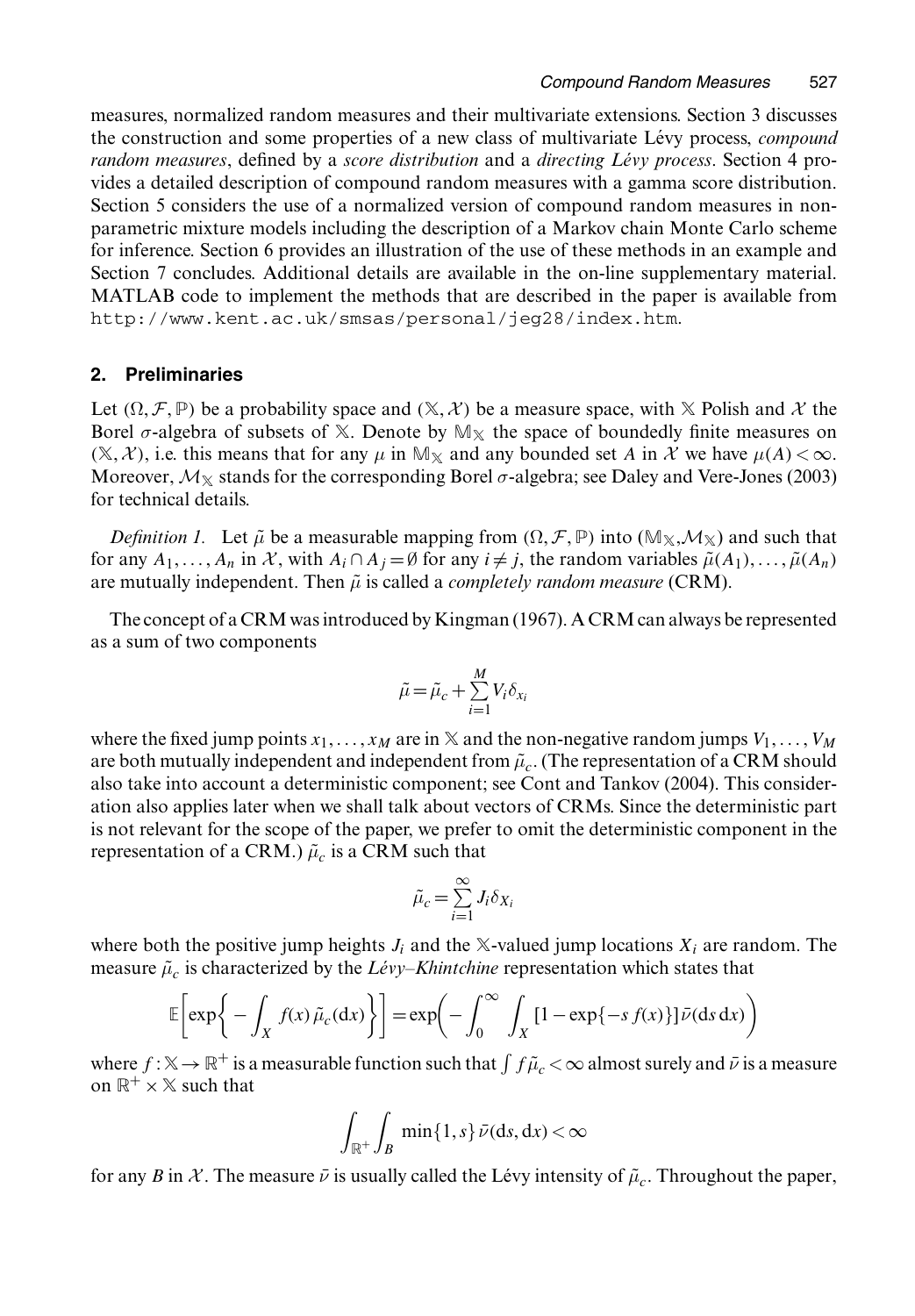we shall consider CRMs without the fixed jump component (i.e.  $M = 0$ ). For our purposes, we shall focus on the *homogeneous* case, i.e. Lévy intensities where the height and location contributions are separated. Formally,

$$
\bar{\nu}(\mathrm{d}s,\mathrm{d}x) = \rho(\mathrm{d}s)\,\alpha(\mathrm{d}x)
$$

where  $\rho$  is a measure on  $\mathbb{R}^+$  and  $\alpha$  is a non-atomic measure on  $\mathbb{X}$ , which is usually called the *centring measure*. Some well-known examples are the *gamma* process,

$$
\bar{\nu}(\mathrm{d}s, \mathrm{d}x) = s^{-1} \exp(-s) \, \mathrm{d}s \, \alpha(\mathrm{d}x), \qquad s > 0,\tag{2.1}
$$

the σ-*stable* process,

$$
\bar{\nu}(\mathrm{d}s, \mathrm{d}x) = \frac{\sigma}{\Gamma(1-\sigma)} s^{-1-\sigma} \mathrm{d}s \,\alpha(\mathrm{d}x), \qquad s > 0, \quad 0 < \sigma < 1,\tag{2.2}
$$

and the homogeneous *beta* process,

$$
\bar{\nu}(\mathrm{d}s, \mathrm{d}x) = \theta s^{-1} (1 - s)^{\theta - 1} \mathrm{d}s \alpha(\mathrm{d}x), \qquad 0 < s < 1, \quad \theta > 0. \tag{2.3}
$$

A general class of processes that includes the gamma and  $\sigma$ -stable process is the *generalized* gamma process *gamma* process,

$$
\bar{\nu}(\mathrm{d}s, \mathrm{d}x) = \frac{\sigma}{\Gamma(1-\sigma)} s^{-1-\sigma} \exp(-as) \mathrm{d}s \, \alpha(\mathrm{d}x), \qquad s > 0, \quad 0 < \sigma < 1, \quad a > 0. \tag{2.4}
$$

Random measures are the basis for building Bayesian non-parametric priors.

*Definition 2.* Let  $\tilde{\mu}$  be a random measure in  $(\mathbb{M}_{\mathcal{X}}, \mathcal{M}_{\mathcal{X}})$  such that  $\tilde{\mu}(\mathcal{X}) \in (0, \infty)$  almost surely. A *normalized random measure* is defined as  $\tilde{p} = \tilde{\mu}/\tilde{\mu}(\mathbb{X})$ .

The definition of a normalized random measure is very general and does not require that the underlying measure is completely random. The Pitman–Yor process (see Pitman and Yor (1997)) is a well-known example of a Bayesian non-parametric prior which cannot be derived by normalizing a CRM. In this particular case, the unnormalized measure is obtained through a change of measure of a  $\sigma$ -stable process. However, many common Bayesian non-parametric priors can be defined as a normalization of a CRM and many other processes can be derived by normalizing processes that are derived from CRMs; see Regazzini *et al*. (2003). For instance, it can be shown that the *Dirichlet process*, which was introduced by Ferguson (1973), is a normalized gamma process. Throughout the paper, we shall assume that the underlying measure is a CRM and use the term normalized random measures with independent increments to emphasize the independence of a CRM on disjoint intervals.

Although non-parametric priors based on normalization are extremely flexible, in many real applications data arise under different conditions and hence assuming a single prior can be too restrictive. For example, data may be divided into different units using covariates. In this case, one would like to consider different distributions for different units instead of a single common distribution for all the units. In these situations, it is more reasonable to consider vectors of dependent random probability measures.

#### *2.1. Vectors of normalized random measures*

Suppose that  $\tilde{\mu}_1, \ldots, \tilde{\mu}_d$  are homogeneous CRMs on  $(\mathbb{X}, \mathcal{X})$  with respective marginal Lévy intensities

$$
\bar{\nu}_j(ds, dx) = \nu_j(ds) \alpha(dx), \qquad j = 1, \dots, d,
$$
\n(2.5)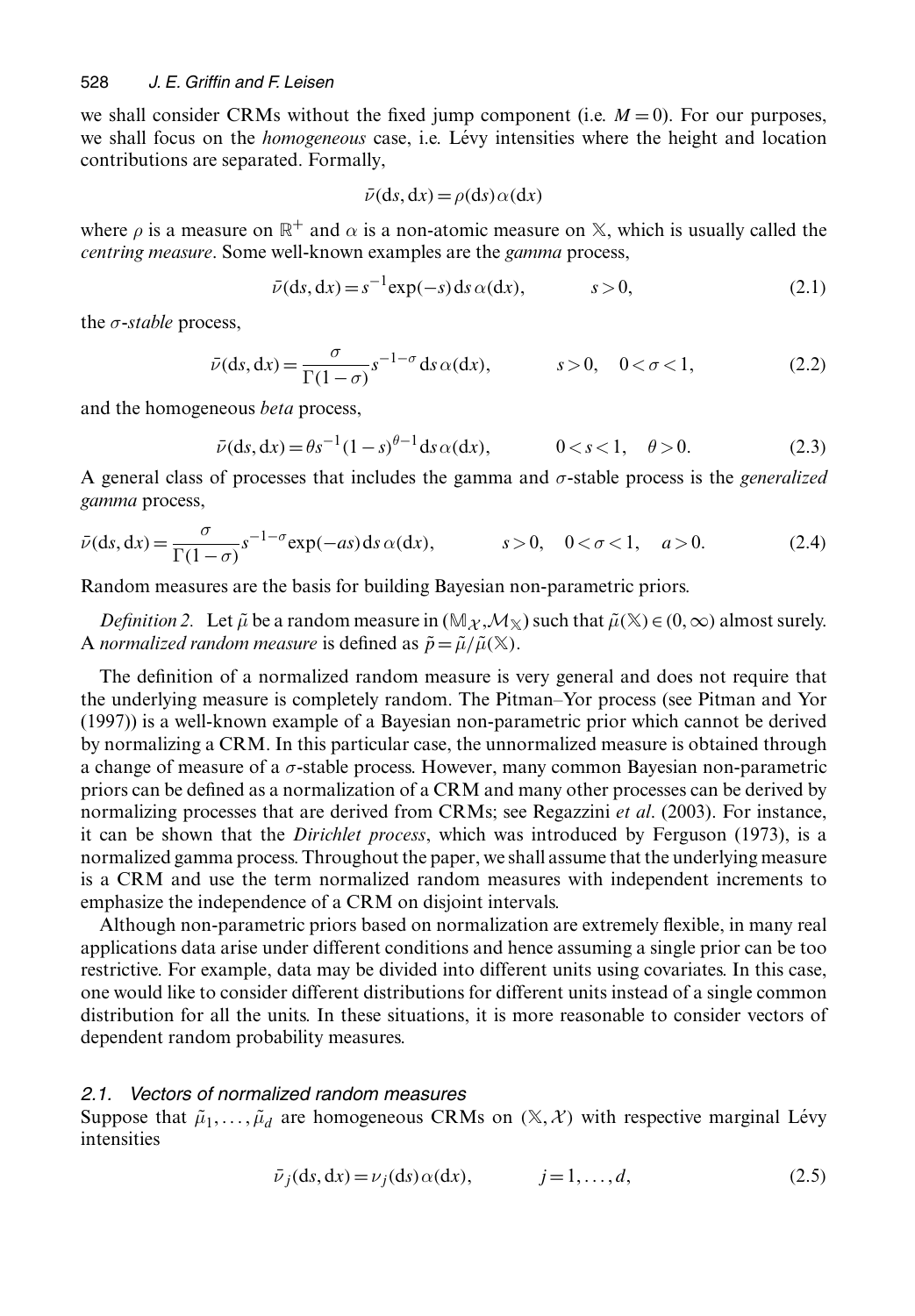where  $\nu_i$  is a measure on  $\mathbb{R}^+$  and  $\alpha$  is a non-atomic measure on X. Furthermore,  $\tilde{\mu}_1, \ldots, \tilde{\mu}_d$ are dependent (throughout the paper we consider CRMs with no fixed atoms and without deterministic component), and the random vector  $(\tilde{\mu}_1, \ldots, \tilde{\mu}_d)$  has independent increments, in the sense that for any  $A_1, \ldots, A_n$  in X, with  $A_i \cap A_j = \emptyset$  for any  $i \neq j$ , the random vectors  $(\tilde{\mu}_1(A_i), \ldots, \tilde{\mu}_d(A_i))$  and  $(\tilde{\mu}_1(A_j), \ldots, \tilde{\mu}_d(A_j))$  are independent. This implies that for any set of measurable functions  $\mathbf{f} = (f_1, \ldots, f_d)$  such that  $f_j : \mathbb{X} \to \mathbb{R}^+, j = 1, \ldots, d$ , and  $\int |f_j| d\tilde{\mu}_j < \infty$ , we have a multivariate analogue of the Lévy–K hintchine representation (see Sato (1999). Dalev have a multivariate analogue of the Lévy–Khintchine representation (see Sato (1999), Daley and Vere-Jones (2003) and Epifani and Lijoi (2010)):

$$
\mathbb{E}[\exp\{-\tilde{\mu}_1(f_1) - \dots - \tilde{\mu}_d(f_d)\}] = \exp\{-\psi_{\rho,d}^*(\mathbf{f})\}
$$
(2.6)

where  $\tilde{\mu}_j(f_j) = \int f_j d\tilde{\mu}_j$ ,

$$
\psi_{\rho,d}^*(\mathbf{f}) = \int_{\mathbb{X}} \int_{(0,\infty)^d} [1 - \exp\{-s_1 f_1(x) - \dots - s_d f_d(x)\}] \rho_d(\mathrm{d}s_1, \dots, \mathrm{d}s_d) \alpha(\mathrm{d}x) \tag{2.7}
$$

and

$$
\int_{(0,\infty)^{d-1}} \rho_d(\mathrm{d}s_1,\ldots,\mathrm{d}s_{j-1},A,\mathrm{d}s_{j+1},\ldots,\mathrm{d}s_d) = \int_A \nu_j(\mathrm{d}s). \tag{2.8}
$$

Representation (2.5) implies that the jump heights of  $(\tilde{\mu}_1, \ldots, \tilde{\mu}_d)$  are independent from the jump locations. Moreover, these jump locations are common to all the CRMs and are governed by  $\alpha$ . It is worth noting that, since  $(\tilde{\mu}_1, \ldots, \tilde{\mu}_d)$  has independent increments, its distribution is characterized by a choice of  $f_1, \ldots, f_d$  in equation (2.6) such that  $f_i = \lambda_i \mathbf{1}_A$  for any set A in X,  $\lambda_j \in \mathbb{R}^+$  and  $j = 1, \ldots, d$ . In this case

$$
\psi_{\rho,d}^*(\mathbf{f}) = \alpha(A) \psi_{\rho,d}(\boldsymbol{\lambda})
$$

where  $\lambda = (\lambda_1, \dots, \lambda_d)$  and

$$
\psi_{\rho,d}(\lambda) = \int_{(\mathbb{R}^+)^d} \{1 - \exp(-\langle \lambda, \mathbf{s} \rangle) \} \rho_d(\mathrm{d}s_1, \dots, \mathrm{d}s_d) \tag{2.9}
$$

where **s** =  $(s_1, ..., s_d)$  and  $\langle \lambda, \mathbf{s} \rangle = \sum_{j=1}^d \lambda_j s_j$ .<br>We close the section with the definition c

We close the section with the definition of *vectors of normalized random measures with independent increments*.

*Definition 3.* Let  $(\tilde{\mu}_1, \ldots, \tilde{\mu}_d)$  be a vector of CRMs on  $\mathbb{X}$  such that  $\tilde{\mu}_i(\mathbb{X}) \in (0, \infty)$  almost surely and let  $\tilde{p}_i = \mu_i/\mu_i(\mathbb{X})$  for  $j = 1, ..., d$ . The vector

$$
\tilde{p} = (\tilde{p}_1, \dots, \tilde{p}_d) \tag{2.10}
$$

is called a *vector of dependent normalized random measures with independent increments* on  $(\mathbb{X}, \mathcal{X})$ .

#### **3. Compound random measures**

In this section, we shall define a general class of vectors of normalized random measures with independent increments that incorporates many recently proposed priors built by using normalization; see for instance Leisen and Lijoi (2011), Leisen *et al*. (2013), Zhu and Leisen (2014), Griffin *et al*. (2013) and Lijoi *et al*. (2014a). Before introducing the formal definition of compound random measures, we want to provide an intuitive illustration of the model. Consider the following dependent random probability measures: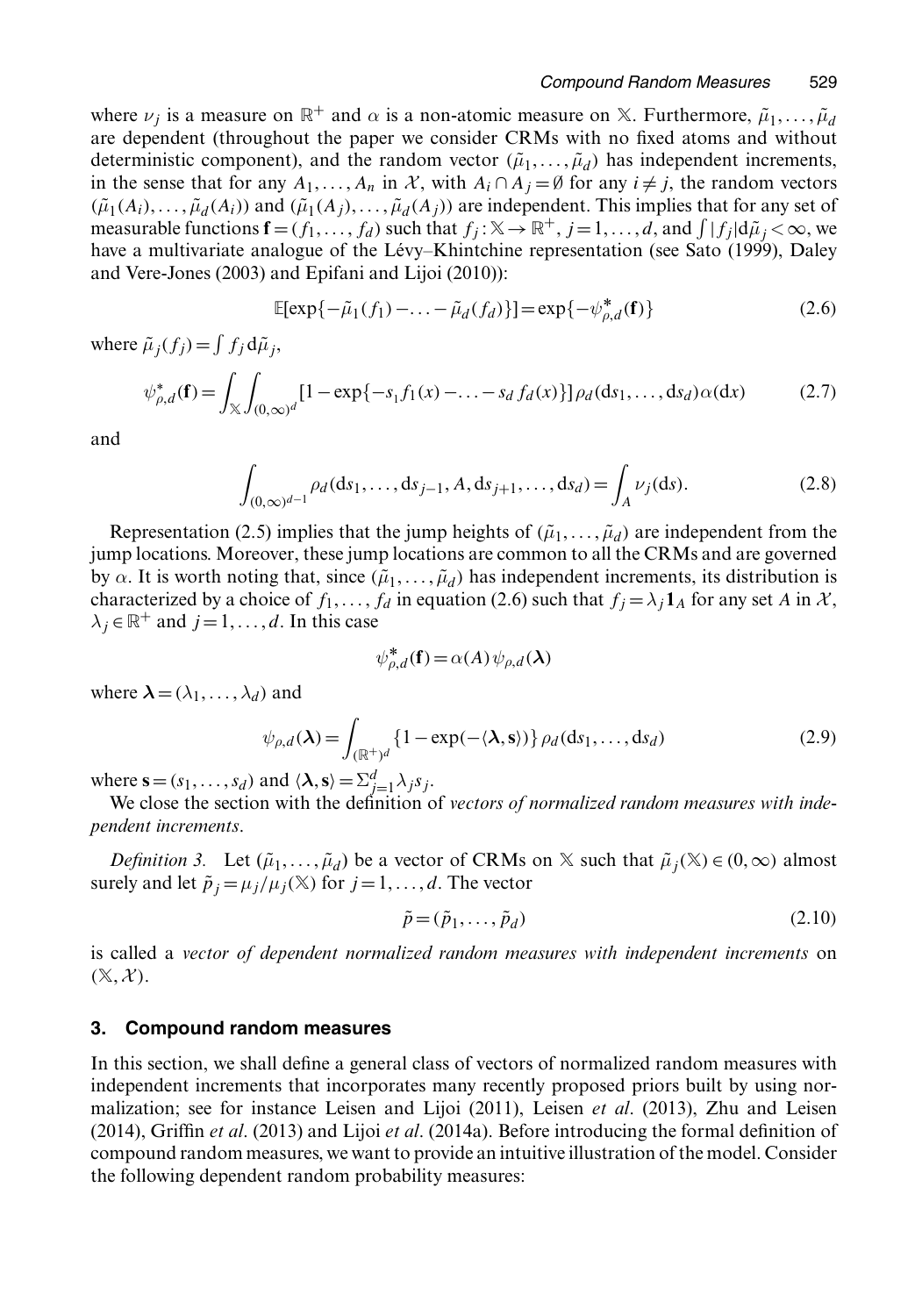$$
\tilde{p}_1 = \sum_{i \geq 1} \pi_{1,i} \delta_{X_i}, \dots, \tilde{p}_d = \sum_{i \geq 1} \pi_{d,i} \delta_{X_i},
$$

where

$$
\pi_{j,i} = \frac{m_{j,i} J_i}{\sum_l m_{j,l} J_l}.
$$
\n(3.1)

The  $m_{i,i}$ s are perturbation coefficients that identify specific features of the *j*th random measure and they are independent and identically distributed across the random measures. The shared jumps  $(J_i)_{i\geq 1}$  lead to dependence among the  $\tilde{p}_j$ . In the next section, we shall provide a formal definition of compound random measures in terms of their multivariate Lévy intensity.

#### *3.1. Definition*

Let  $(\tilde{\mu}_1, \ldots, \tilde{\mu}_d)$  be a vector of homogeneous CRMs on  $\mathbb{X}$ , i.e. the Lévy intensity  $\nu_i$  of the measure  $\tilde{\mu}$  is

$$
\bar{\nu}_j(\mathrm{d}s, \mathrm{d}x) = \nu_j(\mathrm{d}s) \alpha(\mathrm{d}x),
$$
   
  $j = 1, ..., d.$ 

Following the notation in equation (2.7), we want to define a  $\rho_d$  such that

$$
\int_{(0,\infty)^{d-1}} \rho_d(ds_1,\ldots,ds_{j-1},A,ds_{j+1},\ldots,ds_d) = \int_A \nu_j(ds)
$$
\n(3.2)

for any  $j = 1, \ldots, d$ . In this setting we can define a compound random measure.

*Definition 4.* A *compound random measure* is a vector of CRMs defined by a *score distribution* h and a *directing Lévy process* with intensity  $\nu^*$  such that

$$
\rho_d(ds_1, ..., ds_d) = \int z^{-d} h(s_1/z, ..., s_d/z) ds_1... ds_d \nu^*(dz)
$$
\n(3.3)

where h is the probability mass function or probability density function of the score distribution with parameters z and  $\nu^*$  is the Lévy intensity of the directing Lévy process which satisfies the condition

$$
\int z^{-d} \int \min(1, \| \mathbf{s} \|) h(s_1/z, \dots, s_d/z) \, ds \, \nu^*(dz) < \infty
$$

where  $\|$ **s**  $\|$  is the Euclidean norm of the vector **s** =  $(s_1, ..., s_d)$ .

The compound Poisson process with jump density h is a compound random measure with a score density  $h$  and whose directing Lévy process is a Poisson process. Therefore, compound random measures can be seen as a generalization of compound Poisson processes. It is straightforward to show that  $\tilde{\mu}_1, \ldots, \tilde{\mu}_d$  can be expressed as

$$
\tilde{\mu}_j = \sum_{i=1}^{\infty} m_{j,i} J_i \delta_{X_i}
$$
\n(3.4)

where  $m_{1,i}, \ldots, m_{d,i} \sim$ <sup>IID</sup> h are *scores* and

$$
\tilde{\eta} = \sum_{i=1}^{\infty} J_i \delta_{X_i}
$$

is a CRM with Lévy intensity  $v^*(ds)\alpha(dx)$ . This makes the structure of the prior much more explicit. The random measures share the same jump locations (which have distribution  $\alpha/\alpha(\mathbb{X})$ )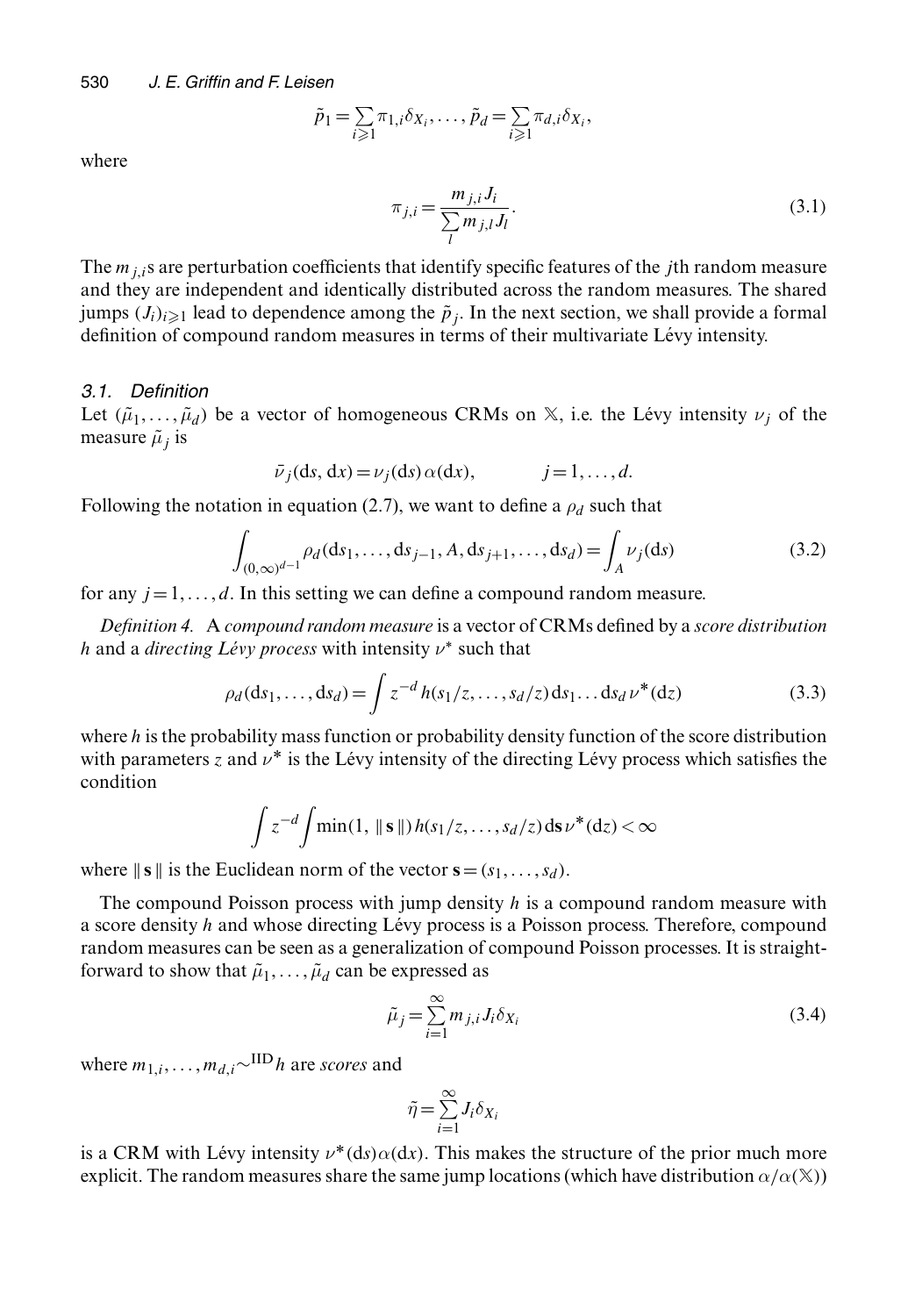but the *i*th jump has a height  $m_{i,j}J_i$  in the *j*th measure and so the jump heights are rescaled by the score (a larger score implies a larger jump height). Clearly, the shared factor  $J_i$  leads to dependence between the jump heights in each measure.

To ensure the existence of the vectors of normalized compound random measures as introduced in definition 3, the following condition must be satisfied for each  $j = 1, \ldots, d$ :

$$
\nu_j\{(0,\infty)\} = \int_0^\infty \int z^{-1} h_j(s/z) \nu^*(dz) ds = \infty
$$

where  $h_j(s/z) = \int h(s_1, \ldots, s_{j-1}, s/z, s_{j+1}, \ldots, s_d) ds_1 \ldots ds_{j-1} ds_{j+1} \ldots ds_d$ . If this condition does not hold true, then  $\tilde{\mu}_i(\mathbb{X}) = 0$  with positive probability and the normalization does not make sense; see Regazzini *et al*. (2003).

*Remark 1.* The construction of dependent random measures by superpositions of independent random measures has been considered by many researchers (see Griffin *et al*. (2013), Lijoi *et al*. (2014) and Chen *et al*. (2013) for examples in Bayesian non-parametrics). These can be expressed as compound random measures. For example, suppose that  $d = 2$ , and let  $\mu_1 = \tilde{\mu}_0^* + \tilde{\mu}_1^*$ <br>and  $\mu_2 = \tilde{\mu}_0^* + \tilde{\mu}_1^*$  where  $\tilde{\mu}_1^*$  and  $\tilde{\mu}_1^*$  are independent CRMs for which  $\tilde{\mu}_1^*$  has I é pressed as compound random measures. For example, suppose that  $u = 2$ , and let  $\mu_1 = \mu_0 + \mu_1$ <br>and  $\mu_2 = \tilde{\mu}_0^* + \tilde{\mu}_2^*$  where  $\tilde{\mu}_0^*, \tilde{\mu}_1^*$  and  $\tilde{\mu}_2^*$  are independent CRMs for which  $\tilde{\mu}_j^*$  has Lévy  $M_i\xi$ (ds)  $\alpha$ (dx) for a suitable choice of  $\xi$ . The properties of thinnings of a Poisson process can be used to show that this process is equivalent to a compound random measure with  $v^*(ds)$ .  $\sum_{j=0}^{2} M_j \xi$ (ds) and the score distribution can be  $h(m_{1,i} = 1, m_{2,i} = 1) = M_0/(M_0 + M_1 + M_2)$ ,<br> $h(m_{1,i} = 1, m_2 = 0) = M_1/(M_0 + M_1 + M_2)$  and  $h(m_{1,i} = 0, m_2 = 1) = M_2/(M_0 + M_1 + M_2)$ .  $h(m_{1,i} = 1, m_{2,i} = 0) = M_1/(M_0 + M_1 + M_2)$  and  $h(m_{1,i} = 0, m_{2,i} = 1) = M_2/(M_0 + M_1 + M_2)$ . Clearly, this idea can be easily extended to higher dimensions.

In this paper, we shall concentrate on the subclass of compound random measures whose scores are independent and identically distributed so that

$$
h(s_1,..., s_d) = \prod_{j=1}^d f(s_j)
$$

where  $f$  is a continuous univariate density. This implies that each marginal process has the same Lévy intensity of the form

$$
\nu_j(ds) = \nu(ds) = \int z^{-1} f(s/z) \, ds \, \nu^*(dz). \tag{3.5}
$$

In Section 5.1, algorithms are introduced to sample from the posterior of a hierarchical mixture model driven by a vector of normalized compound random measures. These samplers depend crucially on knowing the form of the Laplace exponent and its derivatives. Some general results about the Laplace exponent and the dependence are available if we assume that the density  $z^{-1}f(s/z)$  admits a moment-generating function.

*Theorem 1.* Let

$$
M_z^f(t) = \int \exp(ts) z^{-1} f(s/z) ds
$$

be the moment-generating function of  $z^{-1} f(s/z)$  and suppose that it exists. Then

$$
\psi_{\rho,d}(\lambda_1,\ldots,\lambda_d) = \int \left\{ 1 - \prod_{j=1}^d M_z^f(-\lambda_j) \right\} \nu^*(z) dz.
$$
 (3.6)

The proof of theorem 1 is in the on-line supplementary material as well as a further result about the derivatives of the Laplace exponent.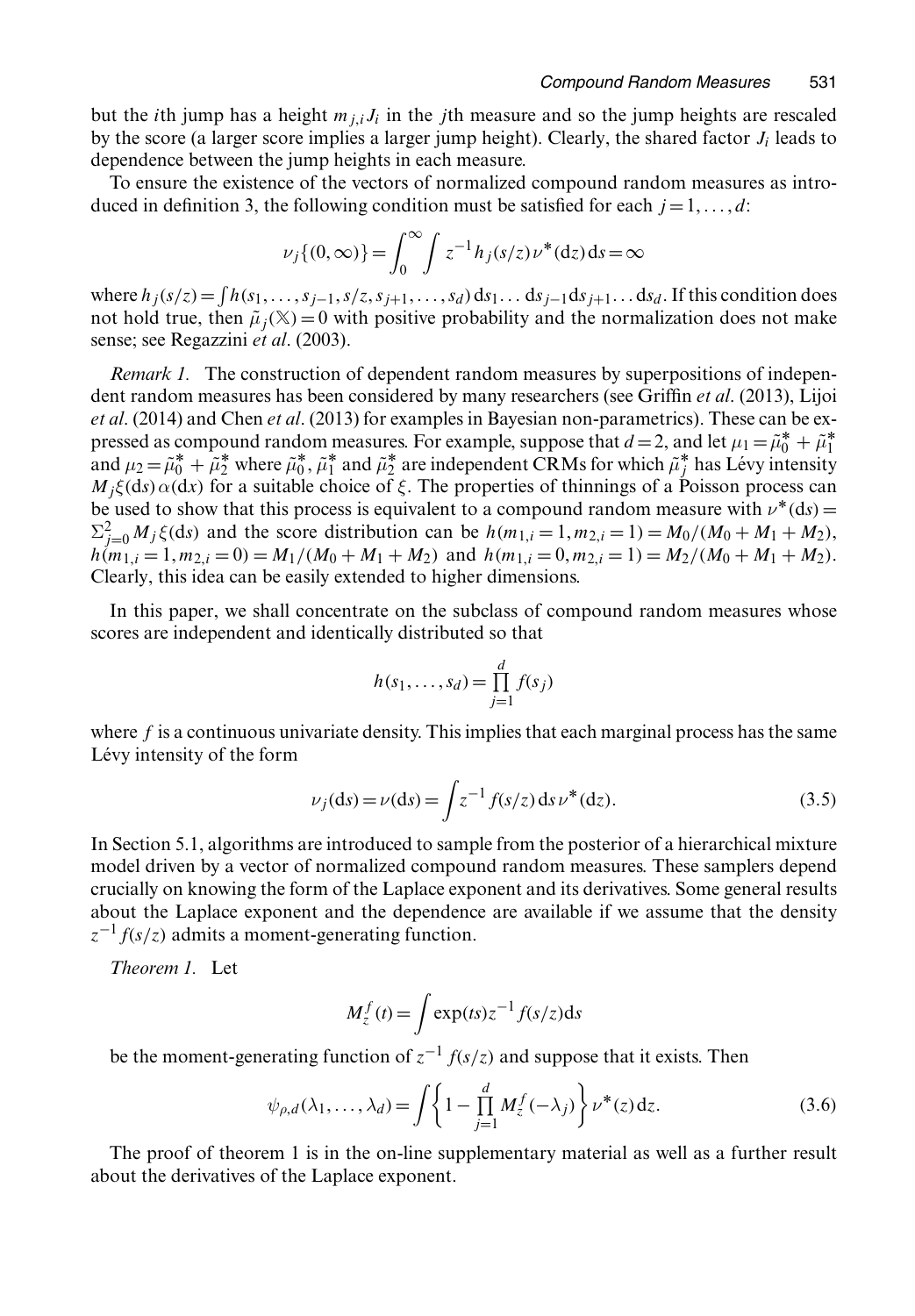#### **4. Compound random measures with independent gamma-distributed scores**

In this paper, we shall focus on exponential or gamma score distributions. Throughout the paper we shall write Ga( $\phi$ ) to be a gamma distribution (or density) with shape  $\phi$  and mean  $\phi$  which has density

$$
f(x) = \frac{1}{\Gamma(\phi)} x^{\phi - 1} \exp(-x).
$$
\n(4.1)

This implies that  $z^{-1}f(s/z)$  is the density of a gamma distribution with shape parameter equal to  $\phi$  and mean  $\phi z$ . The Lévy intensities  $\nu$  and  $\nu^*$  and the score density f are linked by equation (3.5) and a compound random measure can be defined by either deriving  $\nu^*$  for a fixed choice of f and  $\nu$  or by directly specifying f and  $\nu^*$ . In this latter case, it is interesting to consider the properties of the induced  $\nu$ .

Standard inversion methods can be used to derive the form of  $\nu^*$ . Equation (3.5) implies that

$$
\nu(s) = \int z^{-1} \frac{1}{\Gamma(\phi)} \left(\frac{s}{z}\right)^{\phi-1} \exp\left(-\frac{s}{z}\right) \nu^*(z) dz.
$$

The change of variable  $t = z^{-1}$  leads to

$$
\nu(s) = \frac{s^{\phi-1}}{\Gamma(\phi)} \int \exp(-st) t^{\phi-2} \nu^* \left(\frac{1}{t}\right) dt.
$$

This integral can be seen as the classical Laplace transform of the function  $S(t) = t^{\phi-2}v^*(1/t)$ .<br>If we denote by C the Laplace transform then If we denote by  $\mathcal L$  the Laplace transform then

$$
\nu(s) = \frac{s^{\phi - 1}}{\Gamma(\phi)} \mathcal{L}\left\{S(t)\right\}(s).
$$

This means that

$$
\nu^* \left( \frac{1}{t} \right) = t^{2-\phi} \mathcal{L}^{-1} \left\{ \frac{\Gamma(\phi)}{s^{\phi-1}} \nu(s) \right\} (t)
$$

where  $\mathcal{L}^{-1}$  is the inverse Laplace transform. This ensures the unicity of  $\nu^*$ . The forms for some particular choices of marginal process are shown in Table 1. The results are surprising. A gamma marginal process arises when the directing Lévy process is a beta process and a  $\sigma$ -stable marginal process arises when the directing Lévy process is also a  $\sigma$ -stable process. Generalized gamma marginal processes lead to a directing Lévy process which is a generalization of the beta process (with a power of z which is less than 1) and rescaled to the interval  $(0, 1/a)$ . In fact, if we use a gamma score distribution with shape  $\phi$  and mean  $a\phi$  which has density

$$
f(x) = \frac{1}{a^{\phi} \Gamma(\phi)} x^{\phi - 1} \exp\left(-\frac{x}{a}\right),\tag{4.2}
$$

the directing Lévy intensity is a stable beta distribution (Teh and Görür, 2009) of the form

$$
\nu^*(z) = \frac{a^{\sigma+1}\sigma}{\phi} \frac{\Gamma(\phi+1)}{\Gamma(\phi+\sigma)\Gamma(1-\sigma)} z^{-\sigma-1} (1-z)^{\sigma+\phi-1}, \qquad 0 < z < 1.
$$

*Remark 2.* This paper is focused on gamma scores but the class of compound random Remark 2. measures is very wide and other choices can be considered. For instance, if beta $(\alpha, 1)$  scores are selected, i.e.

$$
f(x) = \alpha x^{\alpha - 1} \qquad \alpha > 0, \quad 0 < x < 1,
$$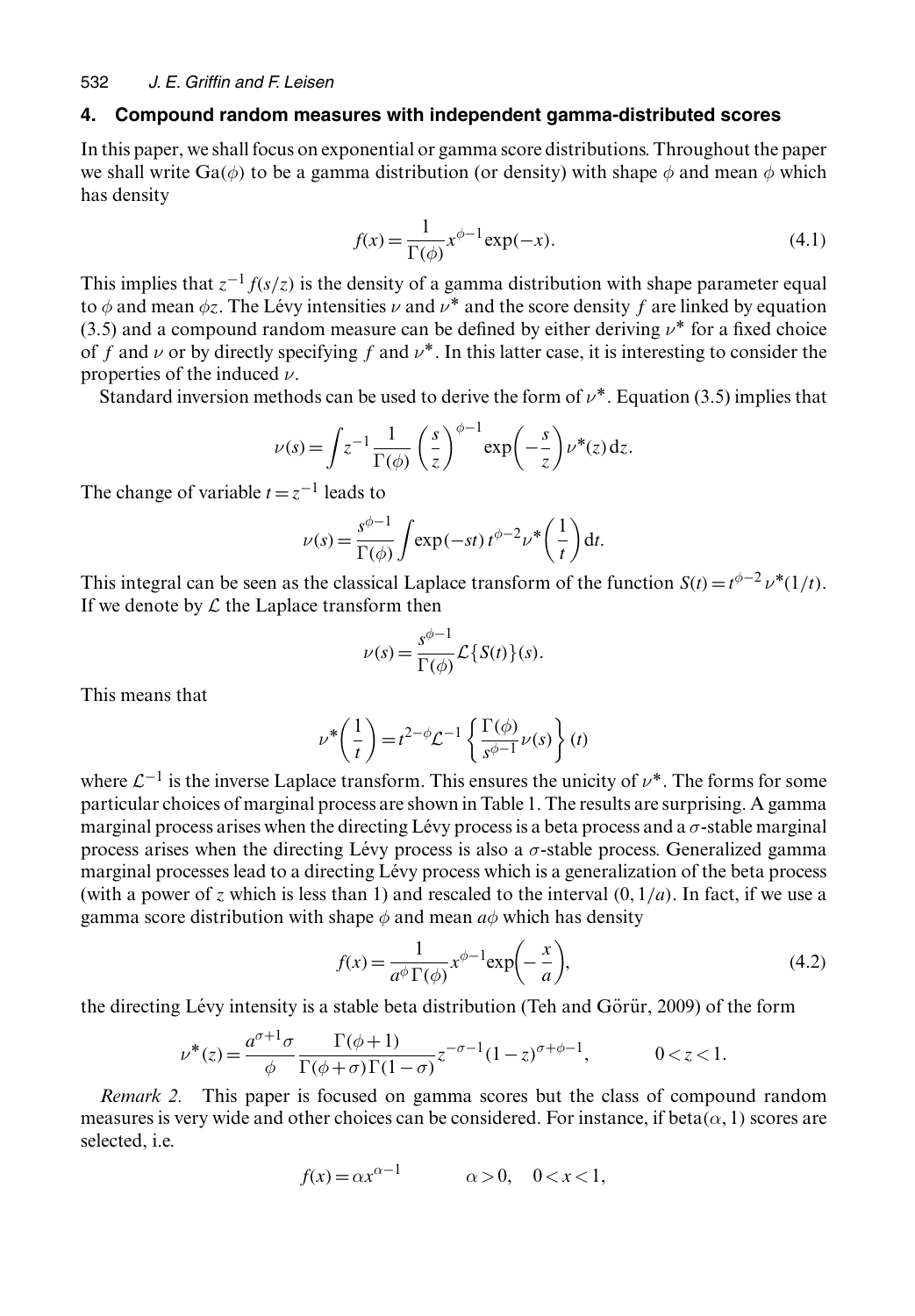**Table 1.** Form of directing Lévy intensity in a compound random measure which leads to particular marginal processes

| $\nu^*(z)$                                                                                                                                                                                                       | Support                           | Marginal process                               |
|------------------------------------------------------------------------------------------------------------------------------------------------------------------------------------------------------------------|-----------------------------------|------------------------------------------------|
| $z^{-1}(1-z)^{\phi-1}$<br>$\frac{\sigma \Gamma(\phi)}{\Gamma(\sigma+\phi)\Gamma(1-\sigma)} z^{-\sigma-1}$ $\frac{\sigma \Gamma(\phi)}{\Gamma(\sigma+\phi)\Gamma(1-\sigma)} z^{-\sigma-1} (1-az)^{\sigma+\phi-1}$ | 0 < z < 1<br>z > 0<br>0 < z < 1/a | Gamma<br>$\sigma$ -stable<br>Generalized gamma |

then it is possible to introduce a multivariate version of the beta process. Let  $\nu(s) = \theta s^{-1}(1$  $s^{n}$  $\theta^{-1}$ ,  $0 < s < 1$  and  $\theta > 1$ , i.e. the Lévy intensity of the jumps of a beta process, then  $\nu^*(z)$  is the solution of the integral equation

$$
\nu(s) = \int_s^1 f(s/z) z^{-1} \nu^*(z) dz, \qquad 0 < s < 1.
$$

A simple application of the fundamental theorem of calculus leads to

$$
\nu^*(z) = \theta z^{-1} (1 - z)^{\theta - 1} + \frac{\theta(\theta - 1)}{\alpha} (1 - z)^{\theta - 2}
$$

which is the sum of  $\nu(\cdot)$ , the Lévy intensity of the original beta process, and a compound Poisson process (if  $\theta > 1$ ) with intensity  $\theta/\alpha$  and jump distribution beta(1  $\theta = 1$ ) process (if  $\theta > 1$ ) with intensity  $\theta/\alpha$  and jump distribution beta $(1, \theta - 1)$ .

It is interesting to derive the resulting multivariate Lévy intensities which can be compared with similar results in Leisen and Lijoi (2011), Leisen *et al*. (2013) and Zhu and Leisen (2014).

*Theorem 2.* Consider a compound random measure process with independent  $Ga(\phi, 1)$ distributed scores. If the compound random measure process has gamma process marginals then

$$
\rho_d(s_1,\ldots,s_d) = \frac{\left(\prod_{j=1}^d s_j\right)^{\phi-1}}{\Gamma(\phi)^{d-1}} |\mathbf{s}|^{-(d\phi+1)/2} \exp\left(-\frac{|\mathbf{s}|}{2}\right) W_{\{(d-2)\phi+1\}/2, -d\phi/2}(|\mathbf{s}|) \tag{4.3}
$$

where  $|\mathbf{s}| = s_1 + \ldots + s_d$  and W is the Whittaker function. If the compound random measure process has  $\sigma$ -stable process marginals then

$$
\rho_d(s_1,\ldots,s_d) = \frac{\left(\prod_{j=1}^d s_j\right)^{\phi-1}}{\Gamma(\phi)^{d-1}} \frac{\sigma \Gamma(\sigma + d\phi)}{\Gamma(\sigma + \phi) \Gamma(1 - \sigma)} |\mathbf{s}|^{-\sigma - d\phi}.
$$
(4.4)

The result is proved in the on-line supplementary material with the following corollary.

*Corollary 1.* Consider a compound random measure process with independent exponentially distributed scores. If the compound random measure has gamma process marginals we recover the multivariate Lévy intensity of Leisen *et al.* (2013):

$$
\rho_d(s_1,\ldots,s_d) = \sum_{j=0}^{d-1} \frac{(d-1)!}{(d-1-j)!} |\mathbf{s}|^{-j-1} \exp(-|\mathbf{s}|).
$$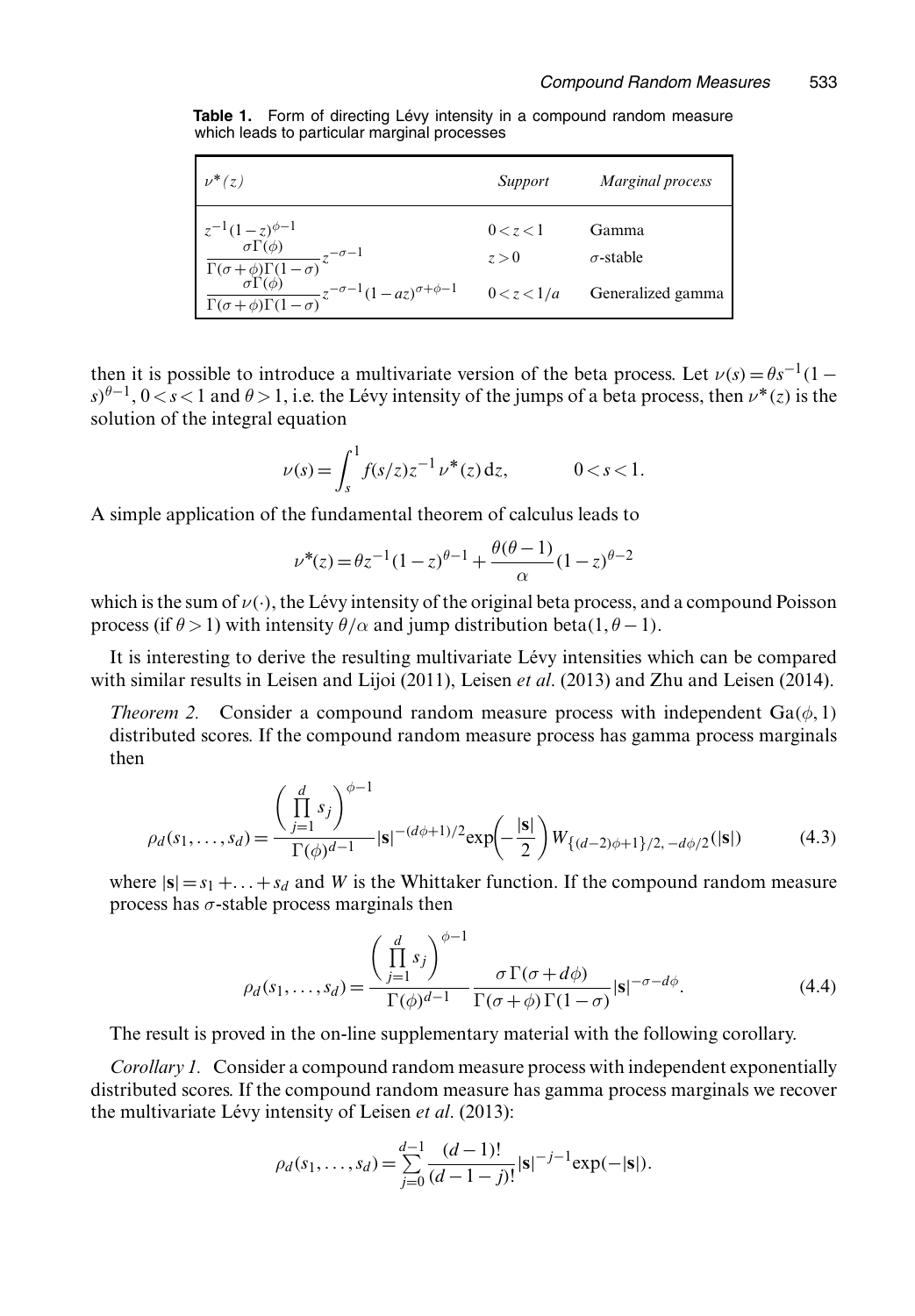**Table 2.** Lévy intensity of the marginal process in a compound random measure with the directing Lévy processes defined in equations  $(2.1)$ – $(2.4)$ 

| $\nu(s)$                                                                                                                                                                     | Directing Lévy process |  |  |
|------------------------------------------------------------------------------------------------------------------------------------------------------------------------------|------------------------|--|--|
| $\begin{cases}\n2\frac{1}{\Gamma(\phi)}s^{\phi/2-1}K_{\phi}(2\sqrt{s}) \\ \frac{\Gamma(\sigma+\phi)}{\Gamma(\phi)}\frac{\sigma}{\Gamma(1-\sigma)}s^{-1-\sigma}\n\end{cases}$ | Gamma                  |  |  |
|                                                                                                                                                                              | $\sigma$ -stable       |  |  |
| $\frac{\Gamma(\theta+1)}{\sqrt{2}}s^{-1}\exp(-s)U(\theta-\phi,1-\phi,s)$<br>$\Gamma(\phi)$                                                                                   | Beta                   |  |  |
| $2\frac{1}{\Gamma(\phi)}\frac{\sigma}{\Gamma(1-\sigma)}s^{(\phi-\sigma)/2-1}a^{(\sigma+\phi)/2}K_{\sigma+\phi}\{2\surd{(as)}\}$                                              | Generalized gamma      |  |  |

Otherwise, if  $\sigma$ -stable marginals are considered then we recover the multivariate vector that was introduced in Leisen and Lijoi (2011) and Zhu and Leisen (2014):

$$
\rho_d(s_1,\ldots,s_d) = \frac{(\sigma)_d}{\Gamma(1-\sigma)} |\mathbf{s}|^{-\sigma-d}.
$$

Alternatively, we can specify  $\nu^*$  and derive  $\nu$ . The forms for some particular processes are own in Table 2 where *U* is the confluent hypergeometric function of the second kind and *K* is shown in Table 2 where  $U$  is the confluent hypergeometric function of the second kind and  $K$  is the modified Bessel function of the second kind.

*Remark 3.* There are several special cases if  $v^*$  is the Lévy intensity of a beta process. Firstly,  $U(\theta - \phi, 1 - \phi, s) = 1$  if  $\theta = \phi$  and  $\nu$  is the Lévy intensity of a gamma process. If  $\phi = 2\theta - 1$ ,

$$
U(\theta - \phi, 1 - \phi, s) = \pi^{-1/2} \exp(s/2) s^{1/2 - \theta + \phi} K_{\theta - 1/2}(s/2).
$$

When  $\theta = 1$ ,  $U(1 - \phi, 1 - \phi, s) = \exp(s) \int_s^{\infty} u^{-(1 - \phi)} \exp(-u) du$ . The limits as  $s \to 0$  are

$$
U(\theta - \phi, 1 - \phi, s) \rightarrow \begin{cases} \Gamma(\phi)/\Gamma(\theta) + O(|s|^{\phi}) & 0 < \phi < 1, \\ 1/\Gamma(1 + \theta - \phi) + O(|s|) & \phi = 1, \\ \Gamma(\phi)/\Gamma(\theta) + O(|s|) & \phi > 1. \end{cases}
$$

Therefore, these processes have a Lévy intensity that is similar to the Lévy intensity of the gamma process close to zero for any choice of  $\phi$  and  $\theta$ . The tails of the Lévy intensity are exponential. Therefore, the process has similar properties to those of the gamma process.

*Remark 4.* The generalized gamma process contains some special cases and the Lévy intensities of the marginal process for these processes are shown in Table 2. With a generalized gamma directing Lévy process, it is straightforward to show that

$$
\nu(s) \approx \sigma \frac{\Gamma(\sigma + \phi)}{\Gamma(\phi)\Gamma(1 - \sigma)} s^{-\sigma - 1}
$$

for small s. Therefore, the Lévy intensity close to zero is similar to the Lévy intensity of a  $\sigma$ -stable<br>process with parameter  $\sigma$ . For large s, we have process with parameter  $\sigma$ . For large s, we have

$$
\nu(s)s \propto \sqrt{\pi} \frac{1}{\Gamma(\phi)} \frac{\sigma}{\Gamma(1-\sigma)} (as)^{(\phi+\sigma)/2 - 1/4} s^{-1-\sigma} \exp\{-2\sqrt{(as)}\}.
$$

Therefore, the tails will decay like  $\exp(-s^{1/2})$ .

The next theorems will provide an expression of the Laplace exponent when the scores are gamma distributed with  $\phi \geq 1$  such that  $\phi \in \mathbb{N}$ . We want to stress the importance of the Laplace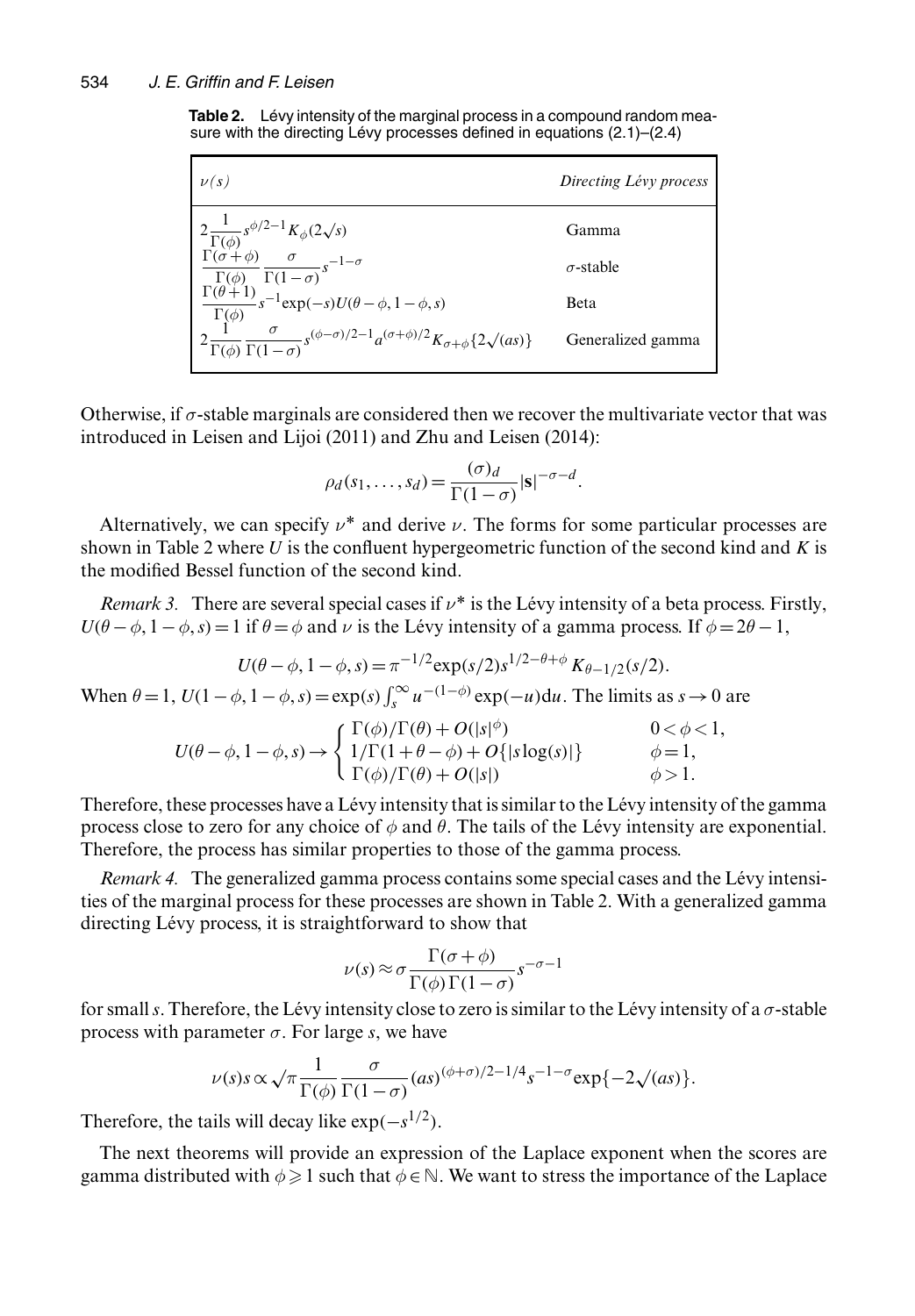transform in the Bayesian non-parametric setting. Indeed, it provides a basis for deriving theoretical results about the prior. The Laplace transform can be used to derive some distributional properties such as correlation, partition structure and mixed moments. Additionally, we shall see that the Laplace transform plays a role in the novel sampler that is proposed in this paper.

*Theorem 3.* Consider a compound random measure process with independent  $Ga(\phi, 1)$ distributed scores. Suppose that  $\phi \geq \theta$  it consists of  $1 \leq d$  distinct values de distributed scores. Suppose that  $\phi \ge 1$  such that  $\phi \in \mathbb{N}$ . Let  $\lambda \in (\mathbb{R}^+)^d$  be a vector such that it consists of  $l \le d$  distinct values denoted as  $\tilde{\lambda} = (\tilde{\lambda}_1, ..., \tilde{\lambda}_l)$  with respective multiplicities  $\mathbf{n} - (n_1, ..., n_l)$ . Then  $\mathbf{n}=(n_1,\ldots,n_l)$ . Then

$$
\psi_{\rho,d}(\lambda) = \psi_{\rho,d}(\tilde{\lambda}, \mathbf{n}) = \frac{\Gamma(\phi)^l}{\prod\limits_{i=1}^l \left\{ \tilde{\lambda}_i^{\phi-1} \Gamma(n_i \phi) \right\}} \left( \prod\limits_{i=1}^l \frac{\partial^{(n_i-1)\phi}}{\partial^{(n_i-1)\phi} \tilde{\lambda}_i} \right) \Upsilon_l^{\phi}(\tilde{\lambda}) \prod\limits_{i=1}^l \tilde{\lambda}_i^{n_i \phi-1},
$$

where

$$
\Upsilon_l^{\phi}(\tilde{\boldsymbol{\lambda}}) = \int \left\{ 1 - \prod_{i=1}^l \frac{1}{(1 + z \tilde{\lambda}_i)^{\phi}} \right\} \nu^*(z) dz.
$$

The proof of theorem 3 is based on the result that is provided in theorem 1 since the momentgenerating function of a gamma distribution exists and it is explicit. To compute the expression of  $\Upsilon^{\phi}_l(\tilde{\boldsymbol{\lambda}})$  we need to define the set

$$
A_{\phi,j} = \{ \mathbf{k} \in \{1,\ldots,\phi\}^j : |\mathbf{k}| = \phi \} \qquad \phi \geqslant j.
$$

*Theorem 4.* Consider a compound random measure process with independent  $Ga(\phi, 1)$ -<br>distributed scores. Suppose that  $\phi > 1$  such that  $\phi \in \mathbb{N}$ . Let  $A(\tilde{\lambda}, z) = (1 - \Sigma)^{j-1} z_j \tilde{\lambda}$ . distributed scores. Suppose that  $\phi \ge 1$  such that  $\phi \in \mathbb{N}$ . Let  $\Lambda(\tilde{\lambda}, z) = (1 - \Sigma_{h=1}^{j-1} z_h) \tilde{\lambda}_{i_j} + \Sigma_{h=1}^{j-1} \tilde{\lambda}_{i_j}$ .  $z_i$  be a function defined on the  $(i-1)$ -dimensional simplex  $\sum_{h=1}^{j-1} \tilde{\lambda}_{i_h} z_h$  be a function defined on the  $(j-1)$ -dimensional simplex

$$
\Delta_{j-1} = \{ \mathbf{z} \in (0,1)^{j-1} : z_1 + \ldots + z_{j-1} < 1 \}
$$

with the convention that  $\Delta_0 = [0, 1]$ . Let

$$
a_i(\tilde{\lambda}) = \frac{\tilde{\lambda}_i^{l-1}}{\prod\limits_{\substack{j=1 \ j \neq i}}^l (\tilde{\lambda}_i - \tilde{\lambda}_j)} \qquad i = 1, \dots, l;
$$

then

$$
\Upsilon_l^{\phi}(\tilde{\boldsymbol{\lambda}}) = \begin{cases} \phi! \sum_{j=1}^{\phi} \sum_{\mathbf{k} \in A_{\phi,j}} \sum_{0 < i_1 < i_2 < \dots < i_j \le l} \frac{a_{i_1}^{k_1}(\tilde{\boldsymbol{\lambda}}) \dots a_{i_j}^{k_j}(\tilde{\boldsymbol{\lambda}})}{k_1! \dots k_j!} C(i_1, \dots, i_j; \mathbf{k}; \tilde{\boldsymbol{\lambda}}) & \text{if } l > 1, \\ \psi(\lambda_1) & \text{if } l = 1 \end{cases}
$$

where

$$
C(i_1,\ldots,i_j;\mathbf{k};\tilde{\boldsymbol{\lambda}})=\Gamma(\phi)\int_{\Delta_{j-1}}\left\{\left(1-\sum_{h=1}^{j-1}z_h\right)^{k_j}\prod_{h=1}^{j-1}\frac{z_h^{k_h-1}}{\Gamma(k_h)}\right\}\psi\{\Lambda(\tilde{\boldsymbol{\lambda}},\mathbf{z})\}\,\mathrm{d}\mathbf{z}.
$$

For the above integral we assume the usual convention that  $\Sigma_i^j = 0$  and  $\Pi_i^j = 1$  whenever  $i > j$ .

In the following corollary, the expression of the Laplace exponent is recovered for the special case of a compound random measure with independent exponentially distributed scores.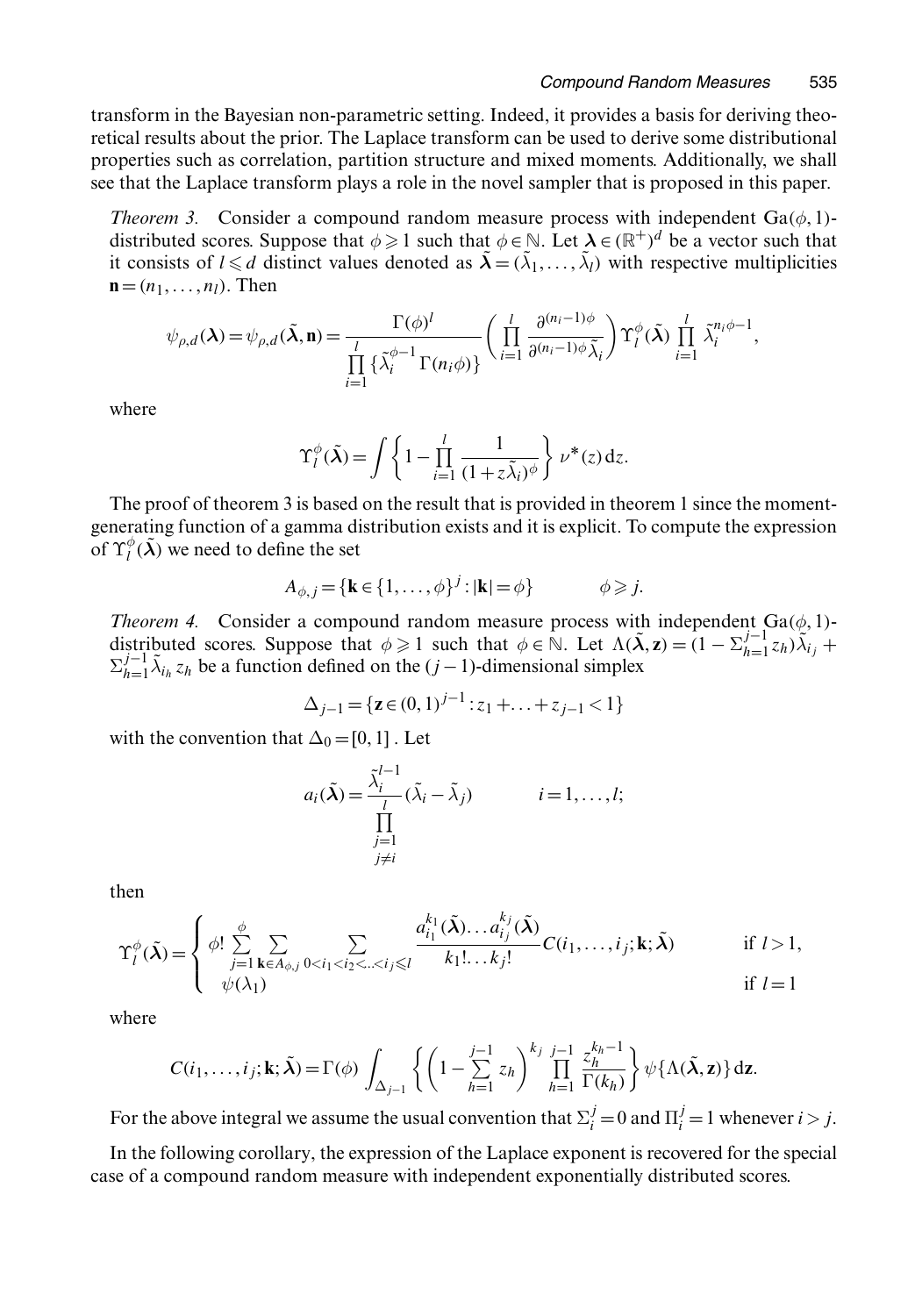*Corollary 2.* Consider a compound random measure process with independent exponentially distributed scores. It follows that

$$
\psi_{\rho,d}(\lambda) = \psi_{\rho,d}(\tilde{\lambda}, \mathbf{n}) = \left\{ \prod_{i=1}^l \frac{1}{\Gamma(n_i)} \frac{\partial^{(n_i - 1)}}{\partial^{(n_i - 1)} \tilde{\lambda}_i} \right\} \Upsilon_I(\tilde{\lambda}) \prod_{i=1}^l \tilde{\lambda}_i^{(n_i - 1)},
$$

$$
\Upsilon_I(\tilde{\lambda}) = \begin{cases} \sum_{i=1}^l a_i(\tilde{\lambda}) \psi(\lambda_i) & \text{if } l > 1, \\ \psi(\lambda_1) & \text{if } l = 1. \end{cases}
$$

The proof of corollary 2 is omitted since it is a direct application of the results of the previous theorems. Note that, if the vector has gamma process marginals, i.e.  $\psi(\lambda_i) = \log(1 + \lambda_i)$ , then we recover the results in Leisen *et al*. (2013). If the vector has σ-stable process marginals, i.e.  $\psi(\lambda_i) = \lambda_i^{\sigma}$ , then we recover the result in Leisen and Lijoi (2011) and Zhu and Leisen (2014).<br>Finally we close the section with some results about the dependence structure of compoun

Finally, we close the section with some results about the dependence structure of compound random measure processes. A useful description of the dependence of a vector of CRMs is given by the Lévy copula. A Lévy copula is a mathematical tool that allows the construction of multivariate Lévy intensities with fixed marginals; see the on-line supplementary material. The following theorem displays the underlying Lévy copula of a compound random measure.

*Theorem 5.* Let  $\rho_d$  be the compound random measure defined in equation (3.3) and let F be the the distribution function of  $f$ . The underlying Lévy copula of the compound random measure is

$$
C(s_1,\ldots,s_d) = \int \nu^*(z) \prod_{j=1}^d [1 - F\{z^{-1}U^{-1}(s_j)\}] dz
$$

where  $U^{-1}$  is the inverse of the tail integral function  $U(x) := \int_{x}^{\infty} \nu(s) ds$ .

Furthermore, it is possible to prove a result that is similar to proposition 5 in Leisen *et al*. (2013). This result gives a close formula for the mixed moments of two dimensions of a compound random measure process. The result is expressed in terms of an ordering on sets  $0 \lt s_1 \lt \ldots \lt s_j$ which is defined in Constantines and Savits (1996).

*Theorem 6.* Consider a compound random measure process with independent  $Ga(\phi, 1)$ distributed scores. Let  $\mathbf{q} = (q_1, \ldots, q_d)$  and let  $p_i(\mathbf{q}, k)$  be the set of vectors  $(\eta, \mathbf{s}_1, \ldots, \mathbf{s}_i)$  such that the co-ordinates of  $\eta = (\eta_1, ..., \eta_j)$  are positive and such that  $\Sigma_{i=1}^j \eta_i = k$ . Moreover,<br>s: – (s) see vectors such that  $0 \lt s_1 \lt \ldots \lt s_1$  and  $\Sigma_{i=1}^j \eta_i$  (s)  $k = k_1, k_2, k_3 \neq k_4$ . **s**<sub>i</sub> =  $(s_{1,i},...,s_{d,i})$  are vectors such that  $\mathbf{0} \prec s_1 \prec ... \prec s_j$  and  $\sum_{i=1}^{j} \eta_i(s_{1,i} + ... + s_{d,i}) = k = q_1 +$  $\ldots$  +  $q_d$ . Then,

$$
\mathbb{E}\left[\prod_{i=1}^{d} \tilde{\mu}_{i}(A)^{q_{i}}\right] = q_{1}!...+q_{d}! \sum_{k=1}^{|q|} \alpha(A)^{k} \times \sum_{j=1}^{|q|} \sum_{p_{j}(q,k)} \prod_{i=1}^{j} \frac{1}{\eta_{i}!} \left[\left\{\prod_{l=1}^{d} \frac{(\phi)_{s_{l,i}}}{s_{l,i}!}\right\} \int z^{s_{1,i}+...+s_{d,i}} \nu^{*}(z) dz\right]^{\eta_{i}}
$$
  
where  $|q| = q_{1}+...+q_{d}$ .

*Remark 5.* For instance, suppose that the compound random measure process has generalized gamma process marginals. Then,

$$
\int z^{s_{1,i}+\ldots+s_{d,i}}\nu^*(z)\,dz = \frac{\sigma a^{\sigma-(s_{1,i}+\ldots+s_{d,i})}}{\Gamma(1-\sigma)}B(k-\sigma-1,\sigma+\phi).
$$

#### **5. Normalized compound random measures**

Vectors of correlated random probability measures can be defined by normalizing each dimen-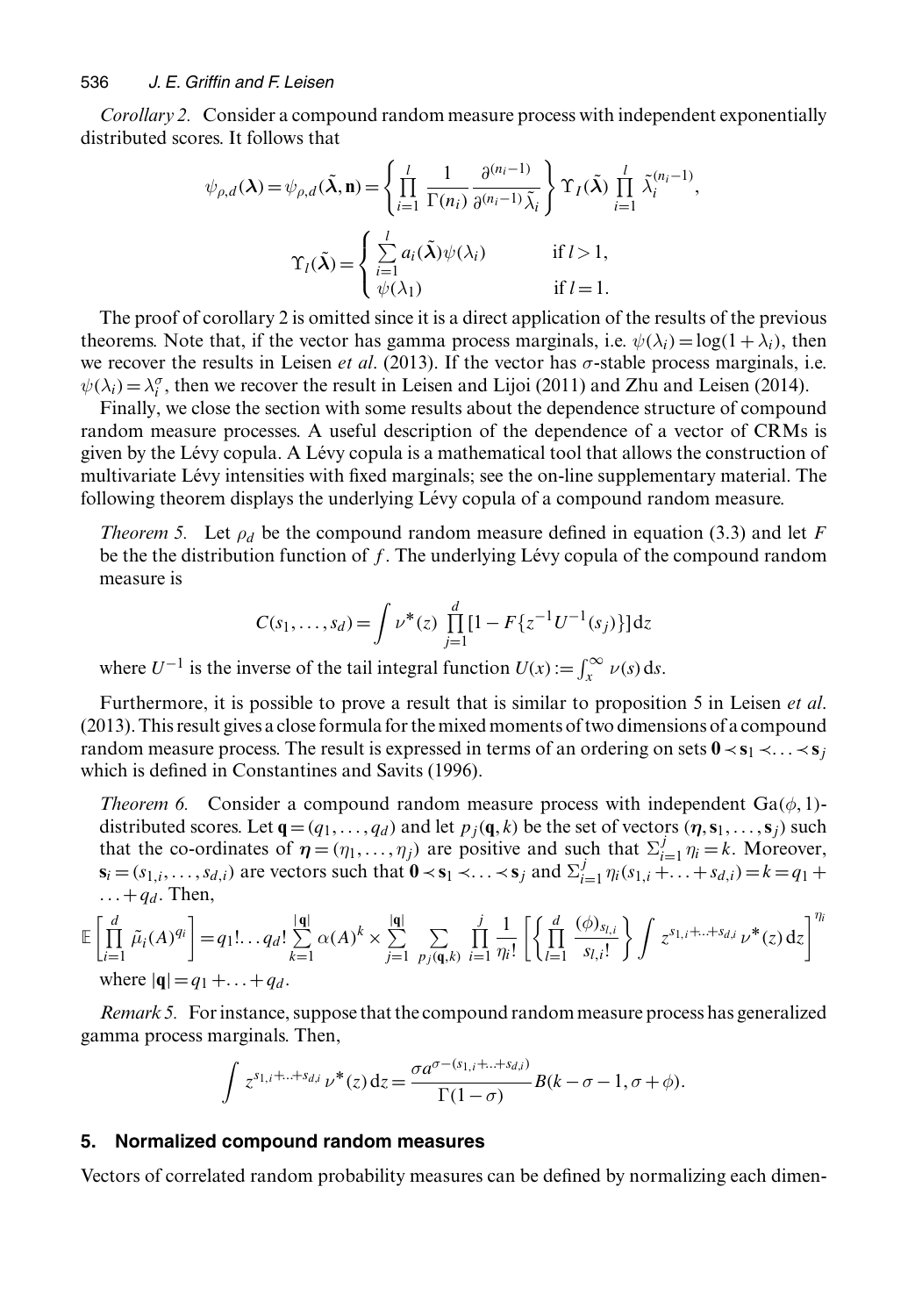sion of a compound random measure process. This will be called a normalized compound random measure and is defined by a score distribution, a directing Lévy process and a centring measure of the compound random measure. The results derived in Table 1 can be used to define a normalized compound random measure with a particular marginal process. For example, a normalized compound random measure with Dirichlet process marginals arises by normalizing each dimension of a compound random measure with gamma process marginals.

In specifying a normalized compound random measure prior, it is useful to have a method of choosing the parameters of the score distribution to give a particular level of dependence. We describe two possible methods. It is possible to compute the covariance of two dimensions of a normalized compound random measure process. Indeed, following Leisen *et al*. (2013),

$$
cov\{\tilde{p}_1(A), \tilde{p}_2(B)\} = \left\{\alpha(A \cap B) - \frac{\alpha(A)\alpha(B)}{\alpha(\mathbb{X})}\right\}
$$

$$
\times \int_{(\mathbb{R}^+)^2} g_\rho(1, 1; \lambda_1, \lambda_2) exp\{-\alpha(\mathbb{X}) \psi_\rho(\lambda_1, \lambda_2)\} d\lambda_1 d\lambda_2 \tag{5.1}
$$

where

$$
g_{\rho}(1, 1; \lambda_1, \lambda_2) = \int_{(0, \infty)^d} s_1, s_2 \exp\{-\psi_{\rho, 2}(\lambda_1, \lambda_2)\} \rho_2(s_1, s_2) \, ds_1 \, ds_2. \tag{5.2}
$$

(An expression for  $g_\rho$  for a compound random measure is provided in the on-line supplementary material.)

This result can be used to specify any parameters of the score distribution (or a prior for those parameters). Alternatively, if a compound random measure with independent scores is used, the ratio of a jump's height in the ith and jth dimensions has the same distribution as the ratio of two independent random variables following the score distribution. For example, if the scores are independent and follow a gamma distribution with shape  $\phi$ , this ratio follows an *F*-distribution with  $\phi$  and  $\phi$  degrees of freedom.

#### *5.1. Computational methods*

We describe methods for fitting a non-parametric mixture model where the mixing measure is given a normalized compound random measure prior. We assume that the data can be divided into d groups and  $y_{j,1},..., y_{j,n}$  are the observations in the jth group. The data are modelled as

$$
y_{j,i} \stackrel{\text{ind.}}{\sim} k(y_{j,i}|\zeta_{j,i}), \qquad \zeta_{j,i} \sim \tilde{p}_j, \quad i = 1, 2, \ldots, n_j, \quad j = 1, \ldots, d,
$$

where  $k(y|\theta)$  is a probability density function for y with parameter  $\theta$  and  $\tilde{p}_1, \ldots, \tilde{p}_d$  are given a normalized compound random measure prior. Using the notation of equation (3.4), we write

$$
\tilde{p}_j = \frac{\tilde{\mu}_j}{\tilde{\mu}_j(\mathbf{X})} = \frac{\sum_{k=1}^{\infty} m_{j,k} J_k \delta_{\theta_k}}{\sum_{k=1}^{\infty} m_{j,k} J_k}.
$$

Direct simulation from the posterior distribution is impossible since there are an infinite number of parameters. Several Markov chain Monte Carlo (MCMC) methods have been introduced which circumvent this problem in the class of normalized random measure mixtures. Favaro and Teh (2013) described an auxiliary variable method which involves integrating out the unnormalized random measure whereas Griffin and Walker (2011) introduced a slice sampling method. We consider extending both methods to normalized compound random measure mixtures.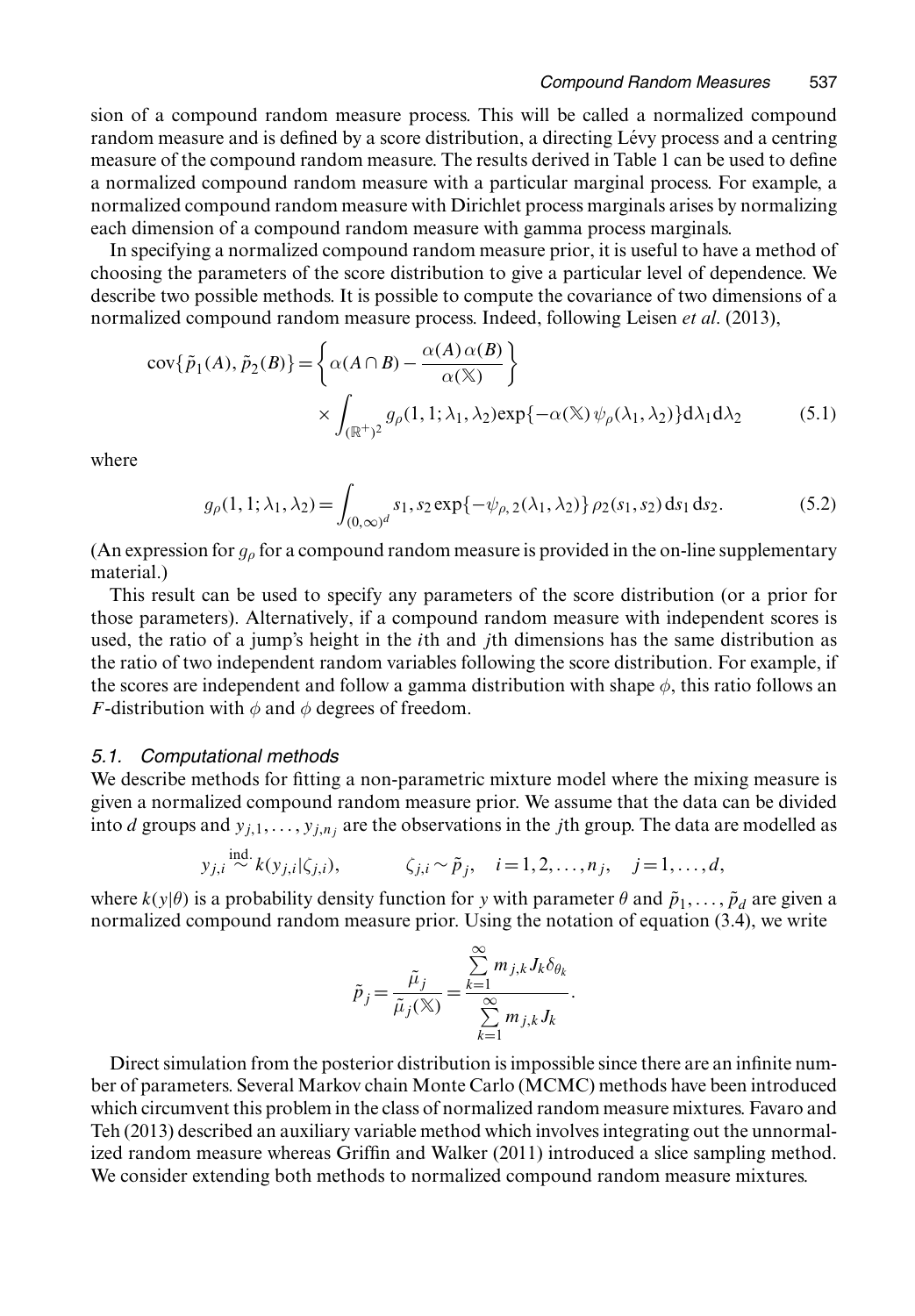#### 538 *J. E. Griffin and F. Leisen*

We use the notation  $m=(m_{j,k})$ ,  $J=(J_1, J_2, ...)$  and  $\theta=(\theta_1, \theta_2, ...)$ . The posterior distribution can be expressed in a suitable form for MCMC sampling by introducing latent variables. Firstly, latent allocation variables  $c = (c_{j,i})$  (for which  $\zeta_{j,i} = \theta_{c_{i,i}}$ ) are introduced to give

$$
p(y, c|m, J, \theta) = \prod_{j=1}^{d} \prod_{i=1}^{n_j} \left\{ k(y_{j,i}|\theta_{c_{j,i}}) m_{j,c_{j,i}} J_{c_{j,i}} \middle/ \sum_{k=1}^{\infty} m_{j,k} J_k \right\}
$$
  
= 
$$
\prod_{j=1}^{d} \prod_{i=1}^{n_j} k(y_{j,i}|\theta_{c_{j,i}}) m_{j,c_{j,i}} J_{c_{j,i}} \middle/ \left( \sum_{k=1}^{\infty} m_{j,k} J_k \right)^{n_j}.
$$
 (5.3)

Secondly, latent variables  $v=(v_1, \ldots, v_d)$  are introduced to define

$$
p(y, c, v | m, J, \theta) = \prod_{j=1}^{d} \left\{ \prod_{i=1}^{n_j} k(y_{j,i} | \theta_{c_{j,i}}) m_{j, c_{j,i}} J_{c_{j,i}} \right\} \prod_{j=1}^{d} \left\{ \frac{1}{\Gamma(n_j)} v_j^{n_j - 1} \right\}
$$
  
 
$$
\times \exp\left(-\sum_{j=1}^{d} v_j \sum_{k=1}^{\infty} m_{j,k} J_k\right).
$$

Integrating over v (using the identity  $\{1/\Gamma(n)\}v^{n-1}$ exp $(-vx)=x^{-n}$ ) gives expression (5.3).

#### *5.1.1. Marginal method*

The approach of Favaro and Teh (2013) relies on an analytical form for  $p(y, v, c)$  which is available for the normalized random measures with independent increments mixtures by using results of James *et al.* (2009). Suppose that  ${c_{i,i}}$  takes K distinct values, that  $a_{i,k}$  is the number of observations in the *j*th group allocated to the *k*th distinct value (i.e.  $a_{k,j} = \sum_{i=1}^{n_j} I(c_{j,i} = k)$ ) and define  $a_k = (a_{k,1}, \ldots, a_{k,d})$ . Extending the results of James *et al.* (2009) and Favaro and Teh (2013) to vectors of normalized random measures (as in Section 2.1) leads to

$$
p(y, v, c) = \prod_{j=1}^{d} \frac{1}{\Gamma(n_j)} v_j^{n_j - 1} \exp\{-\psi_{\rho,d}(v)\} \prod_{k=1}^{K} \kappa_{a_k}(v) \prod_{k=1}^{K} g(\{y_{j,i}|c_{j,i} = k\})
$$

where

$$
\psi_{\rho,d}(v) = \int \left\{ 1 - \exp\left(-\sum_{i=1}^d v_i s_i\right) \right\} \rho_d(ds_1, \dots, ds_d),
$$

$$
\kappa_a(v) = \int \left(\prod_{j=1}^d s_j^{a_j}\right) \exp\left(-\sum_{i=1}^d v_i s_i\right) \rho_d(ds_1, \dots, ds_d)
$$

and

$$
g(y) = \int \prod k(y_{j,i}|\theta) \alpha(d\theta).
$$

If the vector of the normalized random measures is chosen to be a normalized compound random measure with independent gamma scores then

$$
\kappa_a(v) = \int \left( \prod_{j=1}^d s_j^{a_j} \right) \exp \left( - \sum_{i=1}^d v_i s_i \right) z^{-d} \prod_{j=1}^d f(s_j/z) ds_1 \dots ds_d \nu^*(dz)
$$
  
= 
$$
\int z^{\sum_{j=1}^d a_j} \prod_{j=1}^d \int \{ s_j^{a_j} \exp(-v_j zs_j) f(s_j) ds_j \} \nu^*(dz)
$$
  
= 
$$
\int z^{\sum_{j=1}^d a_j} \prod_{j=1}^d \tau_{a_j}(z, v_j) \nu^*(dz)
$$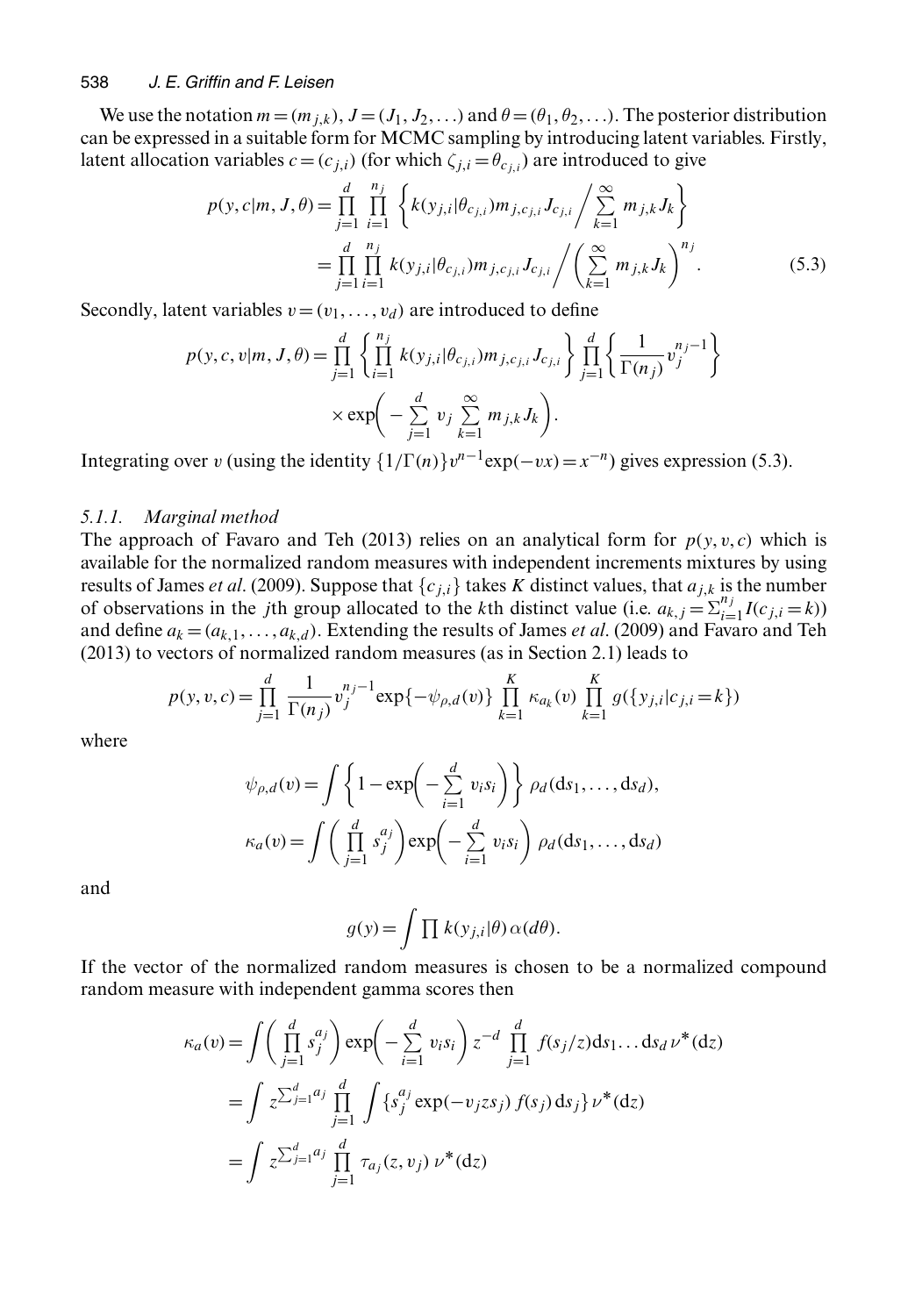where

$$
\tau_a(z,v) = \int s^a \exp(-vzs) f(s) ds.
$$

and theorem 1 provides the expression

$$
\psi_{\rho,d}(v) = \int \left\{ 1 - \prod_{j=1}^d M_z^f(-s_j) \right\} \nu^*(z) \, dz.
$$

If f is chosen to be a gamma distribution with shape parameter  $\phi$ ,

$$
\tau_a(z,v) = \int s^a \exp(-vzs) f(s) ds = \frac{\Gamma(a+\phi)}{\Gamma(\phi)} (1+ vz)^{-a-\phi}.
$$

Two algorithms can be defined. One is suitable for conjugate mixtures where  $g(y)$  can be calculated analytically and a second algorithm is suitable for non-conjugate mixtures where  $g(y)$  cannot be calculated analytically.

In the case of a conjugate mixture model, the steps of the algorithm are as follows.

*5.1.1.1. Updating*  $c_{j,i}$ . Let  $C_k^{-(j,i)} = \{y_{l,m}|c_{l,m} = k, (l,m) \neq (j,i)\}$  and  $K^{-(j,i)}$  be the number of distinct values of  ${c_{l,m} | (l,m) \neq (j,i)}$ . The parameter  $c_{j,i}$  is updated from the discrete distribution

$$
p(c_{j,i} = k) \propto \begin{cases} \frac{\kappa_{a_k+r}(v) g(C_k^{-(j,i)} \cup \{y_{j,i}\})}{\kappa_{a_k}(v) g(C_k^{-(j,i)})} & 1 \le k \le K^{-(j,i)}, \\ \kappa_r(v) g(y_{j,i}) & k = K^{-(j,i)} + 1 \end{cases}
$$

where r is a d-dimensional vector with  $r_m = 1$  if  $m = j$  and  $r_m = 0$  otherwise. For independent  $Ga(\phi, 1)$  scores,

$$
\frac{\kappa_{a_k+r}(v)}{\kappa_{a_k}(v)} = (a_{j,k} + \phi) \frac{\int z^{\sum_{m=1}^d a_{m,k}+1} (1+v_j z)^{-a_{j,k}-1-\phi} \prod_{m=1; m \neq j}^d (1+v_m z)^{-a_{m,k}-\phi} \nu^*(z) dz}{\int z^{\sum_{m=1}^d a_{m,k}} \prod_{m=1}^d (1+v_m z)^{-a_{m,k}-\phi} \nu^*(z) dz}
$$

and

$$
\kappa_r(v) = \phi \int z(1+v_j z)^{-1-\phi} \prod_{m=1; m \neq j}^d (1+v_m z)^{-\phi} \nu^*(z) dz.
$$

*5.1.1.2. Updating*  $v_j$ . The full conditional distribution of  $v_j$  is proportional to

$$
v_j^{n_j-1}\exp\{-\psi_{\rho,d}(v)\}\prod_{k=1}^K\kappa_{a_k}(v).
$$

This parameter can be updated by using an adaptive Metropolis–Hastings random walk (Atchadé and Rosenthal, 2005).

*5.1.1.3. Updating parameters of f.* The full conditional distribution of the parameters of f is proportional to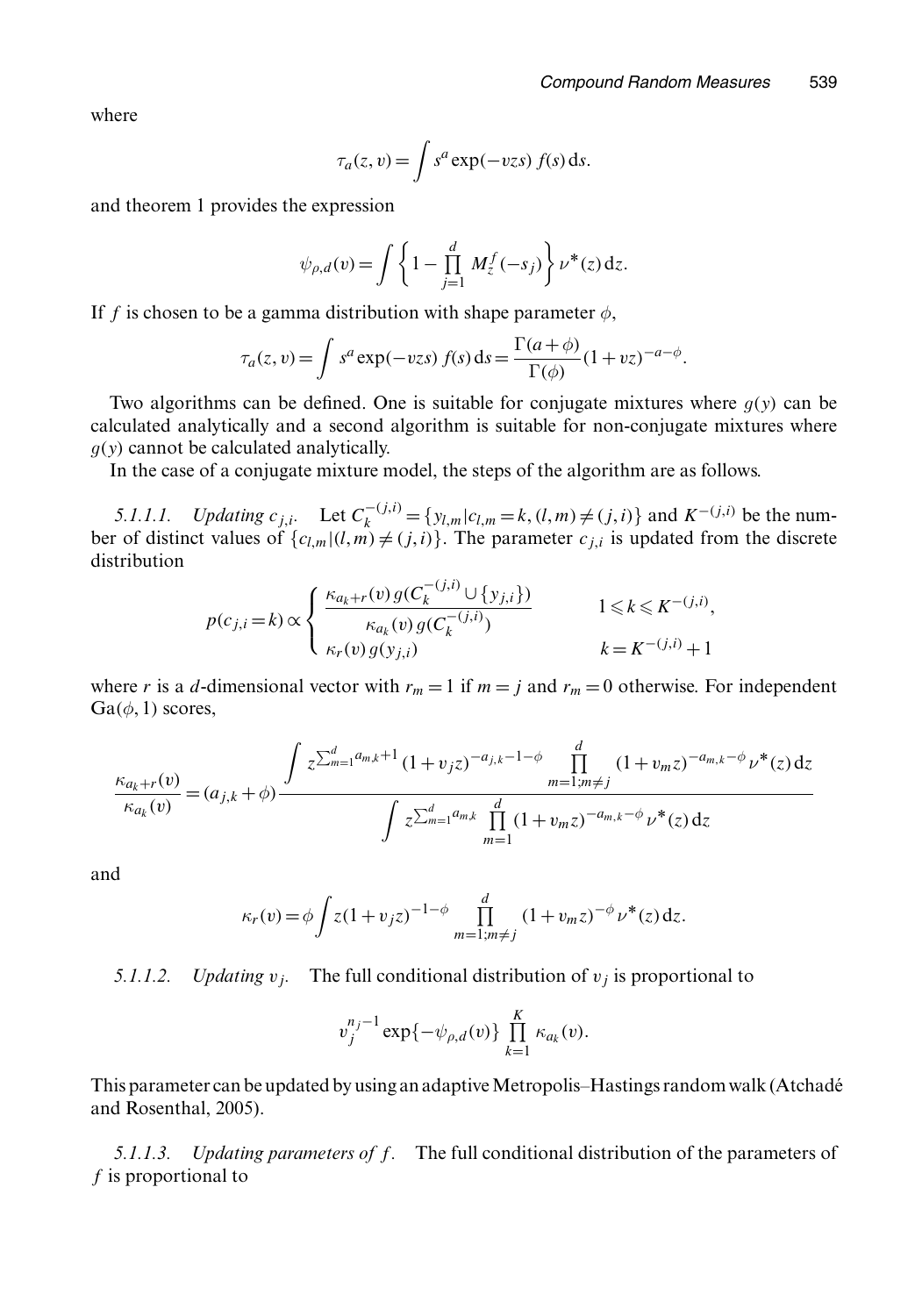$$
\exp\{-\psi_{\rho,d}(v)\}\prod_{k=1}^K\kappa_{a_k}(v).
$$

This parameter can be updated by using an adaptive Metropolis–Hastings random walk (Atchadé and Rosenthal, 2005).

In the case of non-conjugate mixtures, Favaro and Teh (2013) defined an auxiliary variable method which introduces the distinct values  $\theta_1, \ldots, \theta_K$  into the sampler and M potential distinct values for empty clusters  $\theta'_1, \ldots, \theta'_M$ .

*5.1.1.4. Updating*  $c_{j,i}$ . A set of values  $\theta'_1, \dots, \theta'_M$  is formed. If  $c_{j,i}$  is a singleton (i.e.  $\neq c_i$  for  $(i, j) \neq (k, m)$ ) set  $\theta' = \theta$  and sample  $\theta' \sim \alpha / \alpha(\mathbb{X})$  for  $i = 2$  M Otherwise  $c_{j,i} \neq c_{k,m}$  for  $(j,i) \neq (k,m)$ , set  $\theta'_1 = \theta_{c_{j,i}}$  and sample  $\theta'_j \sim \alpha/\alpha(\mathbb{X})$  for  $j = 2, ..., M$ . Otherwise, sample  $\theta'_i \sim \alpha/\alpha(\mathbb{X})$  for  $i = 1$  M Sample  $c^*$ , from the following discrete distribution: sample  $\theta'_j \sim \alpha/\alpha(\mathbb{X})$  for  $j = 1, ..., M$ . Sample  $c_{j,i}^*$  from the following discrete distribution:

$$
p(c_{j,i}^* = k) \propto \begin{cases} \frac{\kappa_{a_k+r}(v)}{\kappa_{a_k}(v)} k(y_{j,i}|\theta_k) & 1 \leq k \leq K^{-(j,i)},\\ \frac{\alpha(\mathbb{X})}{M} \kappa_r(v) k(y_{j,i}|\theta'_{k-K^{-(j,i)}}) & k = K^{-(j,i)} + 1, \dots, K^{-(j,i)} + M. \end{cases}
$$

If  $c_{j,i}^* \le K^{-(j,i)}$ , set  $c_{j,i} = c_{j,i}^*$ . Otherwise, set  $c_{j,i} = K^{-(j,i)} + 1$  and  $\theta_{K^{-(j,i)}+1} = \theta'_{c_{j,i}^* - K^{-(j,i)}}$ .

*5.1.1.5. Updating*  $\theta_k$ . The full conditional density of  $\theta_k$  is proportional to

$$
\alpha(\theta_k)\prod_{\{(j,i)|c_{j,i}=k\}}k(y_{j,i}|\theta_k).
$$

The full conditional distributions of  $v_i$  and any parameters of f are unchanged from the algorithm for conjugate mixture models.

## *5.1.2. Slice sampling method*

We introduce  $u=(u_{i,i})$  and define

$$
p(y, c, v, u | m, J, \theta) = \prod_{j=1}^{d} \left\{ \prod_{i=1}^{n_j} k(y_{j,i} | \theta_{c_{j,i}}) m_{j, c_{j,i}} I(u_{j,i} < J_{c_{j,i}}) \right\} \prod_{j=1}^{d} \left\{ \frac{1}{\Gamma(n_j)} v_j^{n_j - 1} \right\}
$$
\n
$$
\times \exp\left(-\sum_{j=1}^{d} v_j \sum_{k=1}^{\infty} m_{j,k} J_k\right).
$$

Integrating over u and v gives expression  $(5.3)$ . A similar form was derived in Griffin and Walker (2011). This form of the likelihood is still not suitable for MCMC sampling since it involves all jumps. To avoid this, we define  $L = \min_{i=1,\dots,n} i, j=1,\dots,d$   $\{u_{j,i}\}$  and divide the jumps into two disjoints sets:  $A^{\dagger} = \{ (J_k^{\dagger}, m_{1,k}^{\dagger}, ..., m_{d,k}^{\dagger}) | J_k^{\dagger} > L \}$  and  $A^* = \{ (J_k^*, m_{1,k}^*, ..., m_{d,k}^*) | J_k^* \le L \}$ . The set A<sup>†</sup> has a finite number of elements which are denoted K and A<sup>\*</sup> has an infinite number of  $A^{\dagger}$  has a finite number of elements which are denoted K and A<sup>\*</sup> has an infinite number of elements. Integrating over  $A^*$  leads to a posterior which is suitable for MCMC sampling and has the form

$$
\prod_{j=1}^{d} \left\{ \prod_{i=1}^{n_j} k(y_{j,i} | \theta_{c_{j,i}}) m_{j,c_{j,i}}^{\dagger} I(u_{j,i} < J_{c_{j,i}}) \right\} \prod_{j=1}^{d} \left\{ \frac{1}{\Gamma(n_j)} v_j^{n_j - 1} \right\} \times \exp \left( - \sum_{j=1}^{d} v_j \sum_{k=1}^{K} m_{j,k}^{\dagger} J_k^{\dagger} \right)
$$
\n
$$
\times \mathbb{E} \left[ \exp \left( - \sum_{j=1}^{d} v_j \sum_{k=1}^{\infty} m_{j,k}^{*} J_k^{\dagger} \right) \right].
$$
\n(5.4)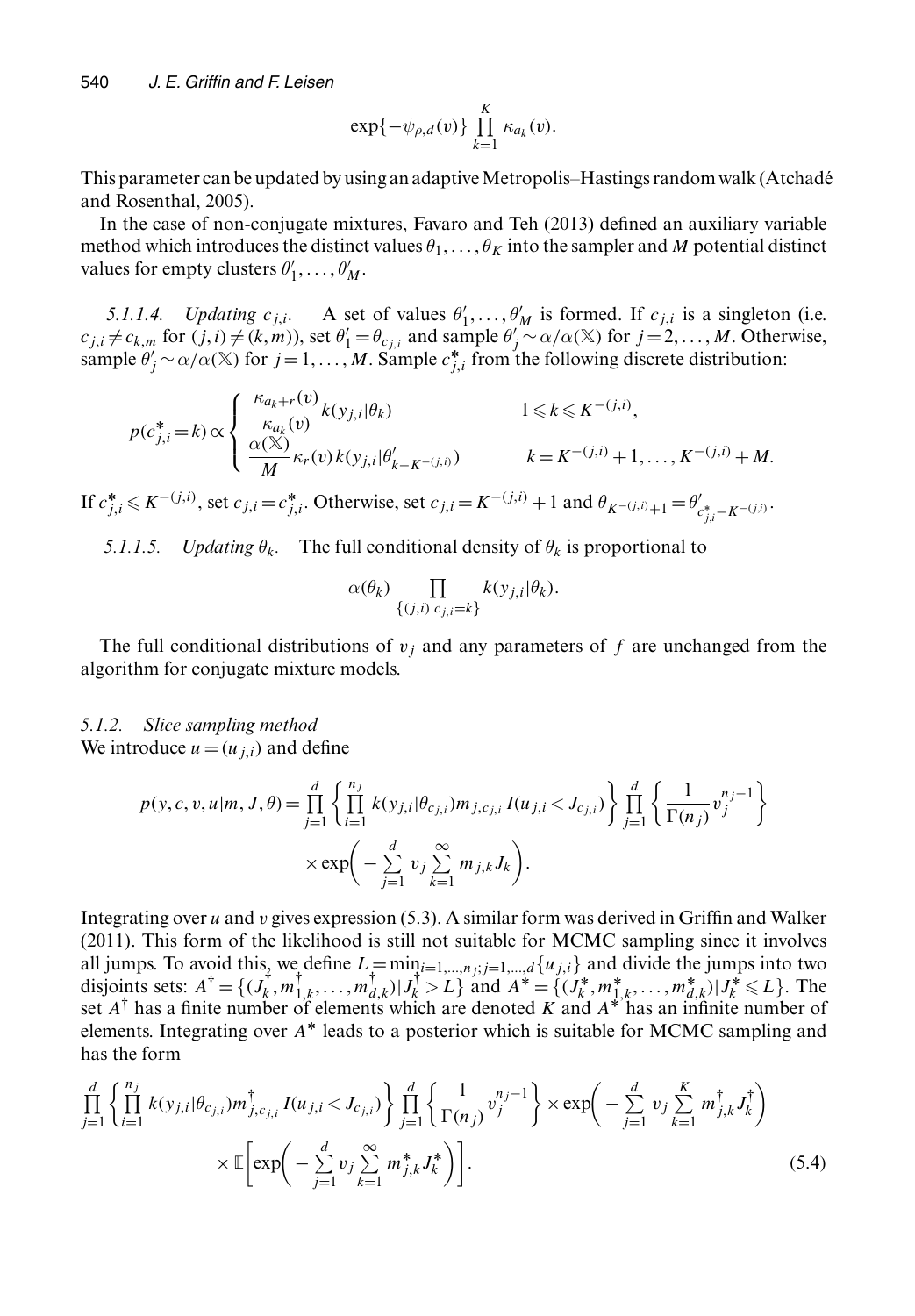An MCMC scheme using this form of likelihood leads to a random truncation of the normalized compound random measures process at each iteration but does not introduce a truncation error since integrating over the latent variables leads to the correct marginal posterior.

The expectation in expression (5.4) can be expressed in terms of a univariate integral by using a variation on theorem 1, giving

$$
-\log\left\{\mathbb{E}\left[\exp\left(-\sum_{j=1}^d v_j \sum_{k=1}^\infty m_{j,k}^* J_k^*\right)\right]\right\} = \int_0^L \left\{1 - \prod_{j=1}^d M_z^f(-v_j)\right\} \nu^*(z) dz.
$$

The full conditional distributions, a general discussion of the methods for updating parameters and details of the implementation for specific processes are given in the on-line supplementary material.

#### **6. Illustrations**

The clinical studies CALGB 8881 (Lichtman *et al*., 1993) and CALGB 9160 (Budman *et al*., 1998) looked at the response of patients to different anticancer drug therapies. The response was white blood cell count and patients had between four and 25 measurements taken over the course of the trial. The data were previously analysed by Müller *et al.* (2004), who fitted a non-linear random-effects model for the patient's response over time. The model assumes that the mean response at time t with parameters  $\theta = (z_1, z_2, z_3, \tau_1, \tau_2, \beta_0, \beta_1)$  is given by

$$
f(\theta, t) = \begin{cases} z_1 & t < \tau_1, \\ r z_1 + (1 - r) g(\theta, \tau_2) & \tau_1 \leq t < \tau_2, \\ g(\theta, t) & t \geq \tau_2 \end{cases}
$$

where  $r=(\tau_2 - t)/(\tau_2 - \tau_1)$  and  $g(\theta, t) = z_2 + z_3/[1 + \exp{\beta_0 - \beta_1(t - \tau_2)}]$ . There were nine different combinations of the anticancer agent cyclophosphamide, the drug grapulocyte macrophage ent combinations of the anticancer agent cyclophosphamide, the drug granulocyte macrophage colony stimulating factor and amifostine which are summarized in Table 3.

Summaries of the data are available as part of the DPpackage in R (Jara *et al.*, 2011) where a non-linear regression model is fitted with  $f(\theta_{i,i}, t)$  as the mean for the *i*th patient in the *j*th

| Group | Cyclophosphamide<br>$(g_m-2)$ | Granulocyte<br>macrophage colony<br>stimulating factor<br>$(\mu g k g^{-1})$ | Amifostine | Study | Number of<br>patients |
|-------|-------------------------------|------------------------------------------------------------------------------|------------|-------|-----------------------|
|       | 1.5                           | 10.0                                                                         |            |       | O                     |
|       | 3.0                           | 5.0                                                                          |            |       | 28                    |
| 3     | 3.0                           | 5.0                                                                          |            |       | 18                    |
|       | 3.0                           | 2.5                                                                          |            |       | 6                     |
|       | 3.0                           | 5.0                                                                          |            |       | h                     |
| 6     | 3.0                           | 10.0                                                                         |            |       | h                     |
|       | 4.5                           | 5.0                                                                          |            |       | 12                    |
| 8     | 4.5                           | 10.0                                                                         |            |       | 10                    |
| 9     | 6.0                           | 5.0                                                                          |            |       | 6                     |
|       |                               |                                                                              |            |       |                       |

**Table 3.** Levels of cyclophosphamide, granulocyte macrophage colony stimulating factor and amifostine across the nine groups†

†The CALGB 8881 study is indicated as study 1 and the CALGB 9160 study as study 2.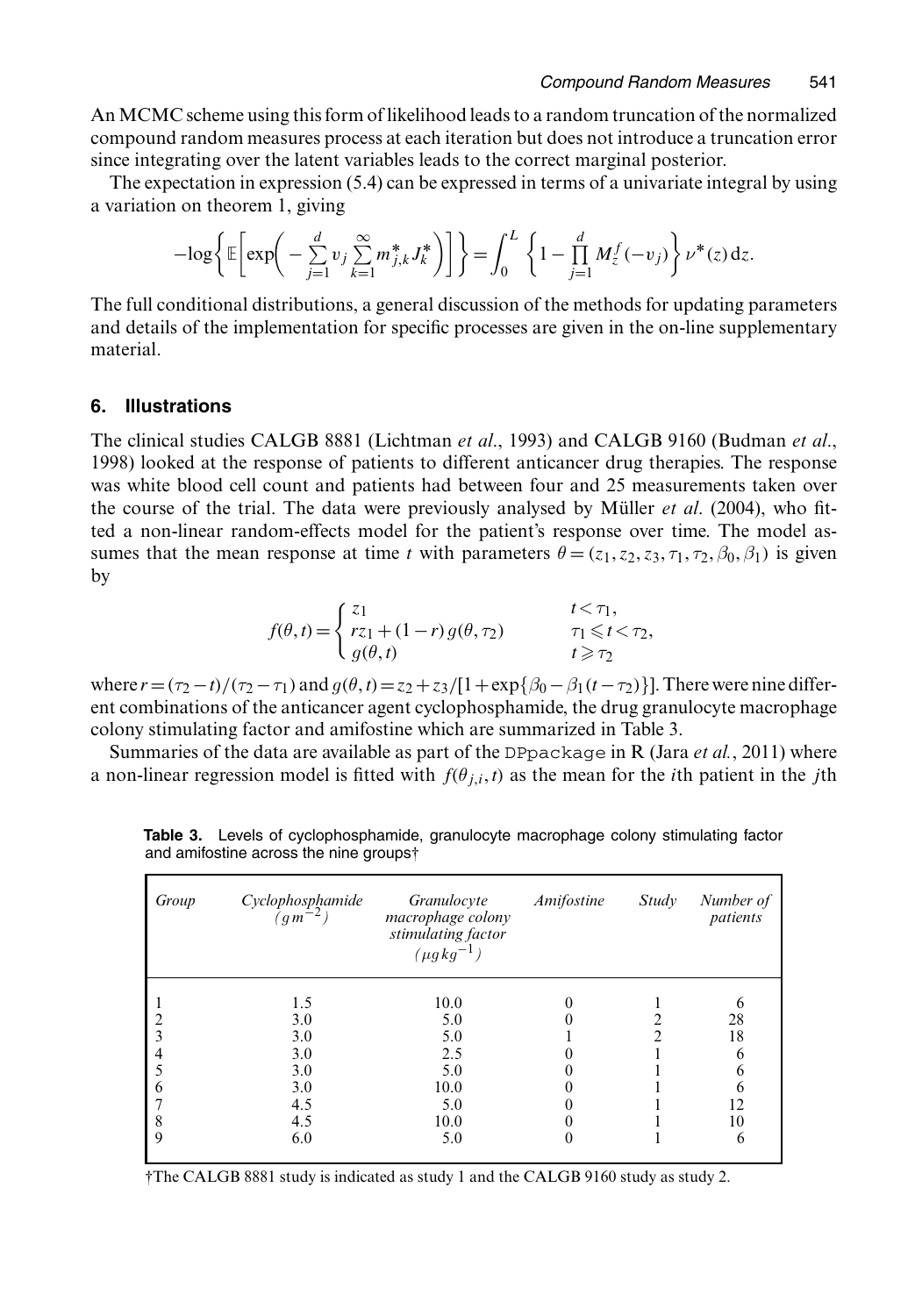

Fig. 2. Posterior mean marginal densities of each parameter in the CALGB example (<sub>----</sub>, group in the CALGB 8881 study; ------, group in the CALGB 9160 study): (a)  $z_1$ ; (b)  $z_2$ ; (c)  $z_3$ ; (d)  $t_1$ ; (e)  $t_2$ ; (f)  $\beta_0$ ; (g)  $\beta_1$ 



**Fig. 3.** Posterior mean joint densities of  $\beta_0$  and  $\beta_1$  in the CALGB example for groups in (a) the CALGB 8881 study and (b) the CALGB 9160 study

group. We shall consider the differences in the distribution of the estimated values  $\hat{\theta}_{j,i}$  across the nine studies. It is assumed that the nine studies. It is assumed that

$$
\hat{\theta}_{j,i} \sim N(\mu_{j,i}, \Sigma_{j,i}), \qquad (\mu_{j,j}, \Sigma_{j,j}) \sim \tilde{p}_j
$$

where  $\tilde{p}_1, \ldots, \tilde{p}_9$  are given a normalized compound random measures process prior with independent  $\Gamma(\phi, 1)$ -distributed scores and Dirichlet process marginals. The centring measure  $\alpha$  is  $\hat{N}(\mu|\hat{\theta}, 100\Sigma)$  IW( $\Sigma$ |14, 4/9  $\times$   $\hat{\Sigma}$ ) where  $\hat{\theta}$  and  $\hat{\Sigma}$  are the sample mean and the sample covariance<br>matrix of  $\hat{\theta}$ . This implies a prior mean of  $1/9 \times \hat{\Sigma}$ . The parameter  $\phi$  is given an expo matrix of  $\hat{\theta}$ . This implies a prior mean of  $1/9\times\hat{\Sigma}$ . The parameter  $\phi$  is given an exponential prior with mean 1.

The results of the analysis are illustrated in Fig. 2 which shows the posterior mean marginal density of each parameter. The results within each study are very similar with the main difference occurring between the two studies. All densities are very similar for the parameters  $z_1$ ,  $z_2$ ,  $z_3$ and  $t_2$ . There is a slight difference in the distribution for  $t_1$  but much bigger differences for parameters  $\beta_0$  and  $\beta_1$ . The results for the CALGB 8881 study are unimodal whereas those for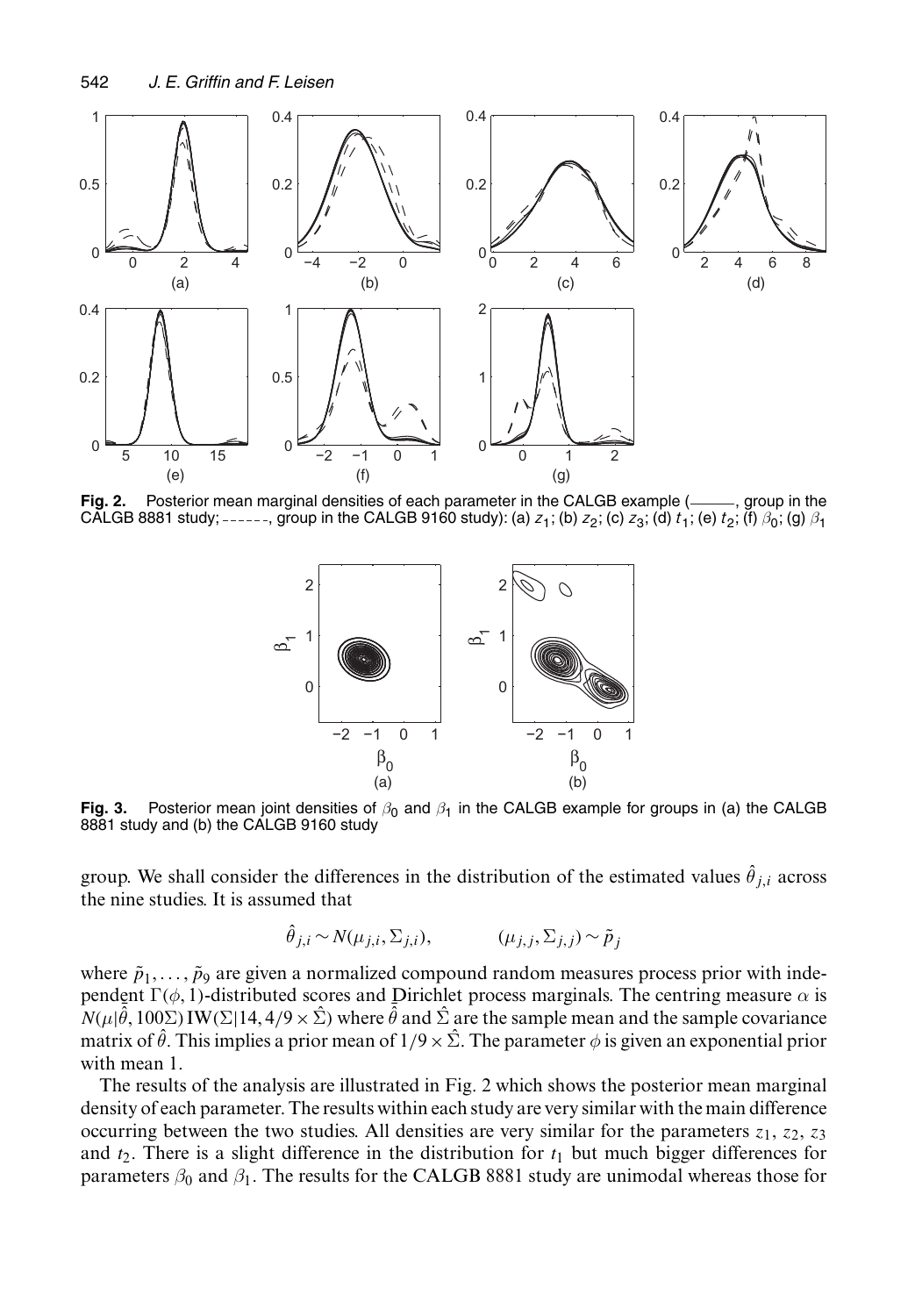CALGB 9160 includes additional modes at 0.5 for  $\beta_0$  and  $-0.5$  and 2 for  $\beta_1$ . Fig. 3 shows the posterior mean joint density of  $\beta_0$  and  $\beta_1$ , which shows a bimodal distribution for the CALGB 9160 study with one mode at roughly  $(-1.5, 0.5)$  (which is the mode for the CALGB 8881 study) and a second mode at roughly  $(-0.5, 0)$ . This suggests that the CALGB 9160 data may contain two groups who responded differently. The posterior median of  $\phi$  was 1.03 with a 95% highest posterior density region of  $(0.46, 2.36)$ .

#### **7. Discussion**

The modelling of dependent random measures has been an extremely active area of research for more than 15 years beginning with the seminal work of MacEachern (1999). Much of the work has concentrated on dependent random probability measures with several general approaches developed in the literature. Using the notation of equation (1.1), initial work considered approaches where  $w_i(x) = w_i$  and dependence is modelled through the atom location  $\theta_i(x)$ . This implies that cluster sizes will be similar for all values of x and so leads to a specific form of dependence. Alternatively, many researchers have used  $\theta_i(x) = \theta$  for all x with dependence modelled through the weights, often by using a stick breaking construction where  $w_i(x) = V_i(x) \prod_{j < i} \{1 - V_j(x)\}\;$  see for example Dunson (2010) for a review. This usually leads to computationally tractable methods which either extend random truncation methods such as retrospective sampling (Papaspiliopoulos and Roberts, 2008), or slice sampling (Kalli *et al*., 2011) or develop truncation ideas for Dirichlet process mixtures (Ishwaran and James, 2001). However, stick breaking approaches have some limitations for modelling. The construction implies a stochastic ordering so that  $w_1(x)$  will tend to be the largest weight for all x. This can be inappropriate for some regression problems where we would like different components to have large weights for different values of x. The correlation is usually built on  $V_i(x)$  and so  $w_i(x)$  is a non-linear function of many correlated processes. This can lead to a dependence structure on  $w_i(x)$  which is difficult to interpret. Analytical results such as generalizations of the exchangeable partition probability function are usually impossible to derive for these priors. These methods can often be applied to problems where  $\chi$  is continuous or discrete. Other priors are restricted to a discrete  $\chi$ . One approach builds a hierarchy of non-parametric processes (see Teh and Jordan (2010) for a review) leading from the seminal work of Teh *et al*. (2006) on hierarchical Dirichlet processes. For example, a two-level hierarchical model could be constructed by assuming that the distributions for each group are conditionally independent draws from a non-parametric prior which is centred on a process which is itself given a non-parametric prior. This leads to the same correlation *a priori* between the distribution for each value in  $\mathcal X$  (although more complicated hierarchical structures could be introduced to allow different correlation within subsets of  $\mathcal{X}$ ). Posterior simulation is usually implemented by using the Chinese restaurant franchise algorithm.

Compound random measures are defined using a CRM and a finite dimensional score distribution. For a given marginal process, the dependence between the distributions is controlled by the choice of a finite dimensional score distribution. The compound random measure in its most general form is very flexible and allows both hierarchical and regression models. The class of normalized compound random measures includes many previously described priors and provides a useful framework for understanding the links between these priors clearer. This paper has concentrated on priors where the dimensions of the scores are independent, which allows their properties to be derived. If the moment-generating function of the marginal score distributions is available analytically, posterior computation for a normalized compound random measures mixture model can be carried out by using an augmented Pólya urn scheme or a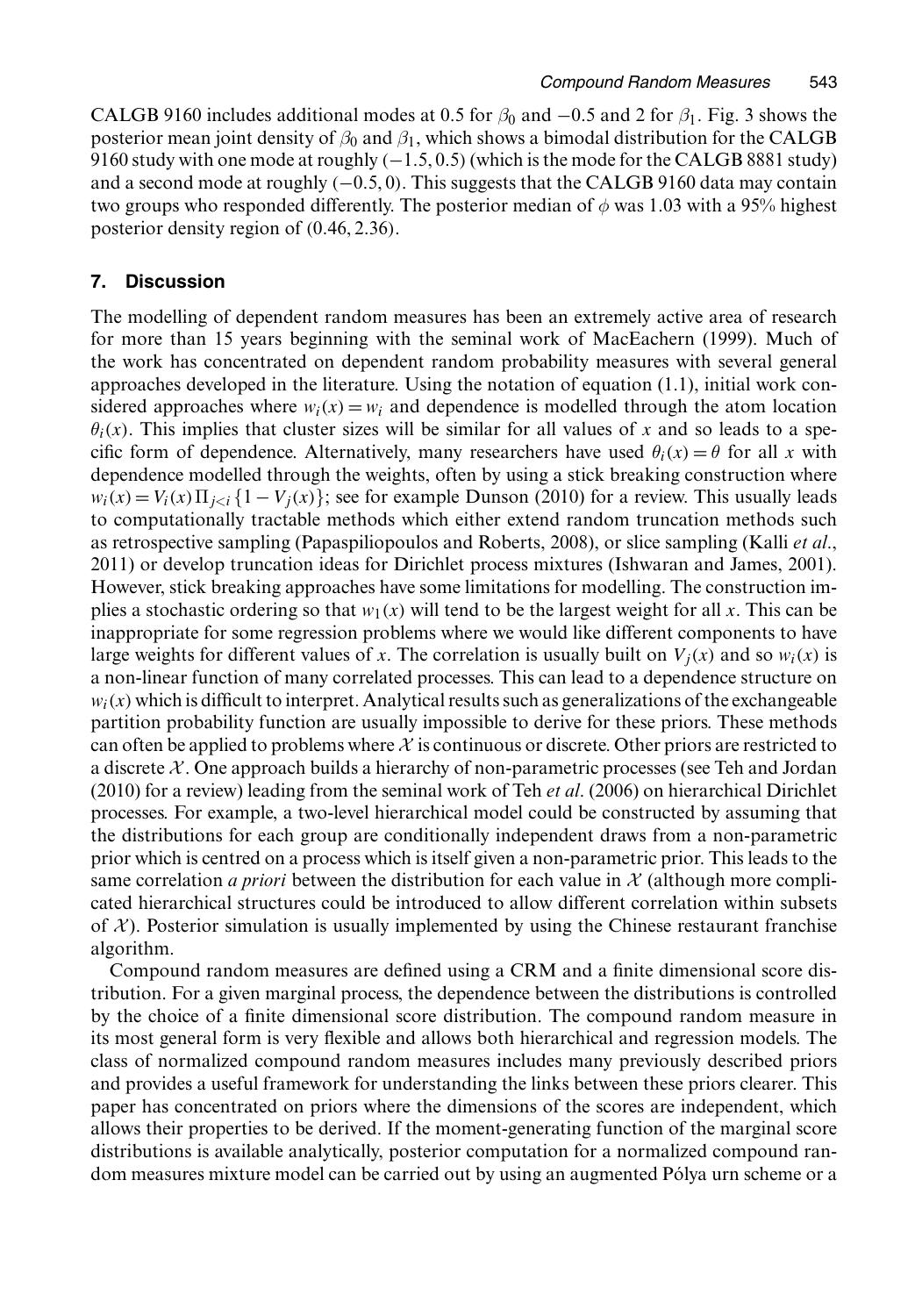slice sampler and several useful analytical expressions can be derived. More general, compound random measures type models where the scores are given by a regression were discussed by Ranganath and Blei (2015) who used a truncation of the infinite dimensional parameter and variational Bayes methods to make inference. In future work, we intend to extend both the Polya ´ urn scheme and the slice sampler to regression models.

In this paper, we have concentrated on the case where the scores are independent and gamma distributed. This allows the dependence between the measures in different dimensions to be modelled by the shape parameter of the gamma distribution. In this case, we show how compound random measures can be constructed with gamma,  $\sigma$ -stable and generalized gamma process marginals. Importantly, the modelling of dependence between random measures can be achieved by the modelling of dependence between random variables and so greatly reduces the difficulty of specifying a prior for a particular problem. Future work will consider studying these classes of compound random measures.

#### **Acknowledgements**

Fabrizio Leisen was supported by the European Community's seventh framework programme (FP7/2007-2013) under grant agreement 630677 and Jim E. Griffin was supported by Engineering and Physical Sciences Research Council 'Novel technologies for cross-disciplinary research' grant EP/I036575/I. The authors acknowledge the Cancer and Leukemia Group B for the data that were used in the illustration.

#### **References**

- Atchade, Y. F. and Rosenthal, J. S. (2005) On adaptive Markov Chain Monte Carlo algorithms. ´ *Bernoulli*, **11**, 815–828.
- Barndorff-Nielsen, O. E., Pedersen, J. and Sato, K. (2001) Multivariate subordination, self-decomposability and stability. *Adv. Appl. Probab.*, **33**, 160–187.
- Bassetti, F., Casarin, R. and Leisen, F. (2014) Beta-Product dependent Pitman-Yor Processes for Bayesian inference. *J. Econmetr.*, **180**, 49–72.
- Budman, D., Rosner, G., Lichtman, S., Miller, A., Ratain, M. and Schilsky, R. (1998) A randomized trial of wr-2721 (amifostine) as a chemoprotective agent in combination with high-dose cyclophosphamide and molgramostim (GM-CSG). *Cancer Therpeut.*, **1**, 164–167
- Chen, C., Rao, V. A., Buntine, W. and Teh, Y. W. (2013) Dependent normalized random measures. In *Proc. Int. Conf. Machine Learning*. Cambridge: MIT Press.
- Constantines, G. M. and Savits, T. H. (1996) A multivariate version of the Faa di Bruno formula. *Trans. Am. Math. Soc.*, **348**, 503–520.
- Cont, R. and Tankov, P. (2004) *Financial Modelling with Jump Processes*. Boca Raton: Chapman and Hall–CRC.
- Daley, D. J. and Vere-Jones, D. (2003) *An Introduction to the Theory of Point Processes*, vol. 1. New York: Springer.
- Dunson, D. B. (2010) Nonparametric Bayes applications to biostatistics. In *Bayesian Nonparametrics* (eds N. L. Hjort, C. C. Holmes, P. Muller and S. G. Walker). Cambridge: Cambridge University Press. ¨
- Epifani, I. and Lijoi, A. (2010) Nonparametric priors for vectors of survival functions. *Statist. Sin.*, **20**, 1455–1484.
- Favaro, S. and Teh, Y. W. (2013) MCMC for normalized random measure mixture models. *Statist. Sci.*, **28**, 335–359.
- Ferguson, T. S. (1973) A Bayesian analysis of some nonparametric problems. *Ann. Statist.*, **1**, 209–230.
- Foti, N. andWilliamson, S. (2012) Slice sampling normalized kernel-weighted completely random measure mixture models. In *Advances in Neural Information Processing Systems*, vol. 25 (eds F. Pereira, C. J. C. Burges, L. Bottou and K. Q. Weinberger), pp. 2240–2248. Red Hook: Curran Associates.
- Griffin, J. E. (2011) The Ornstein-Uhlenback Dirichlet process and other time-varying processes for Bayesian non-parametric inference. *J. Statist. Planng Inf.*, **141**, 3648–3664.
- Griffin, J. E., Kolossiatis, M. and Steel, M. F. J. (2013) Comparing distributions by using dependent normalized random-measure mixtures. *J. R. Statist. Soc.* B, **75**, 499–529.
- Griffin, J. E. and Walker, S. G. (2011) Posterior simulation of normalized random measure mixtures. *J. Computnl Graph. Statist.*, **20**, 241–259.
- Ishwaran, H. and James, L. F. (2001) Gibbs sampling methods for stick-breaking priors. *J. Am. Statist. Ass.*, **96**, 161–173.